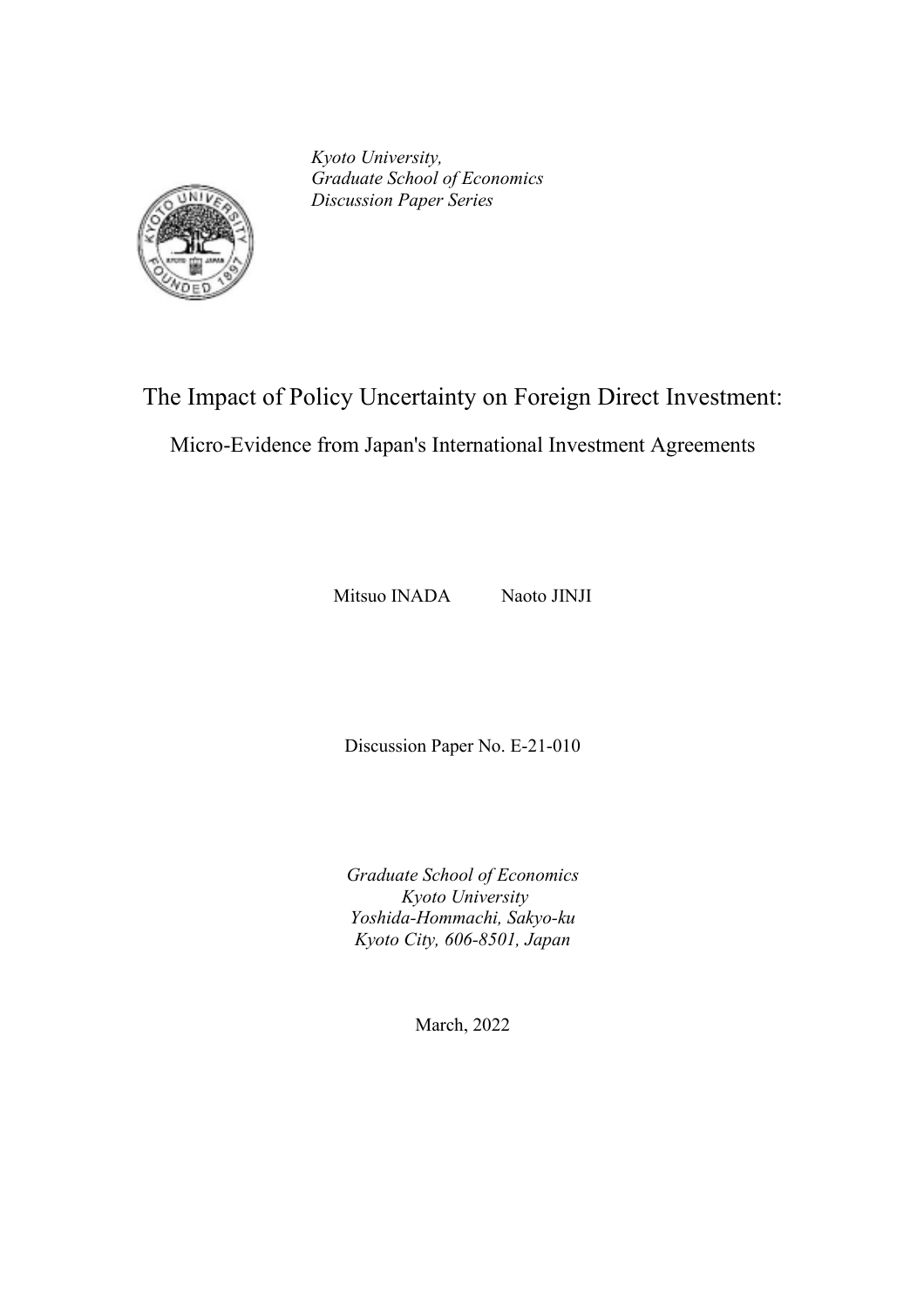# The Impact of Policy Uncertainty on Foreign Direct Investment: Micro-Evidence from Japan's International Investment Agreements*<sup>∗</sup>*

Mitsuo INADA*†* Naoto JINJI*‡*§

#### Abstract

This study proposes an empirical strategy to identify the impact of policy uncertainty (PU) at the host economy-sector level on foreign direct investment (FDI) by exploiting the plausibly exogenous exemptions from certain obligations such as national treatment (NT) and the most favored nation (MFN) in international investment agreements (IIAs). To this end, the study evaluates how the activities of Japanese multinational enterprises (MNEs) and their foreign affiliates are affected by Japan's 22 IIAs, including bilateral investment treaties and economic partnership agreements with investment provisions, over 1995–2016 at the microdata level. Our empirical strategy relies on differences in the PU changes that MNEs and their foreign affiliates face after an IIA enters into force, depending on whether the relevant sectors are exempted from NT and MFN in the IIA. We find that the PU regarding the MFN has a stronger effect on FDI than the PU regarding NT. In particular, the former PU discourages the establishment of new foreign affiliates and also reduces the capital investment by an affiliate. However, PU does not necessarily induce the exit of affiliates from the market.

*Keywords*: policy uncertainty; international investment agreements; negative lists; foreign direct investment.

*JEL classification*: F15; F21; F23.

*†*Faculty of Humanities, Miyazaki Municipal University

*‡*Corresponding author. Faculty of Economics, Kyoto University, Yoshida-honmachi, Sakyo-ku, Kyoto 606-8501, Japan. Phone & fax:  $+81-75-753-3511$ . E-mail: jinji@econ.kyoto-u.ac.jp.

*<sup>∗</sup>*This study is based on the research that was conducted as part of the project "Studies on Foreign Direct Investment and Trade in relation to FDI" undertaken at Research Institute of Economy, Trade and Industry (RIETI). This study utilizes the microdata of the questionnaire information based on "Survey on Overseas Business Activities" and "the Basic Survey of Japanese Business Structure and Activities," which are conducted by the Ministry of Economy, Trade and Industry (METI), and converters provided by RIETI. We thank Tadashi Ito, Isao Kamata, and Ayumu Tanaka for their valuable discussions and suggestions. We also thank Arata Ito, Tomohiro Machikita, Ryo Makioka, Tomoya Mori, Se-il Mun, Eiichi Tomiura, Makoto Yano, and participants of the seminars at Kyoto University and RIETI, the Japan Economy Workshop at the University of Hawai'i at Manoa, the annual meetings of Japanese Economic Association and Japan Society of International Economics for their helpful comments and suggestions on earlier versions of this study. Xin Cen and Shunya Ozawa provided excellent research assistance. All remaining errors are our own. Financial support from the Japan Society for the Promotion of Science under the Grant-in-Aid for Scientific Research (B) 19H01481, 20H01501, and 20H01507 is gratefully acknowledged. Declarations of interest: none.

<sup>§</sup>Research Institute of Economy, Trade and Industry (RIETI).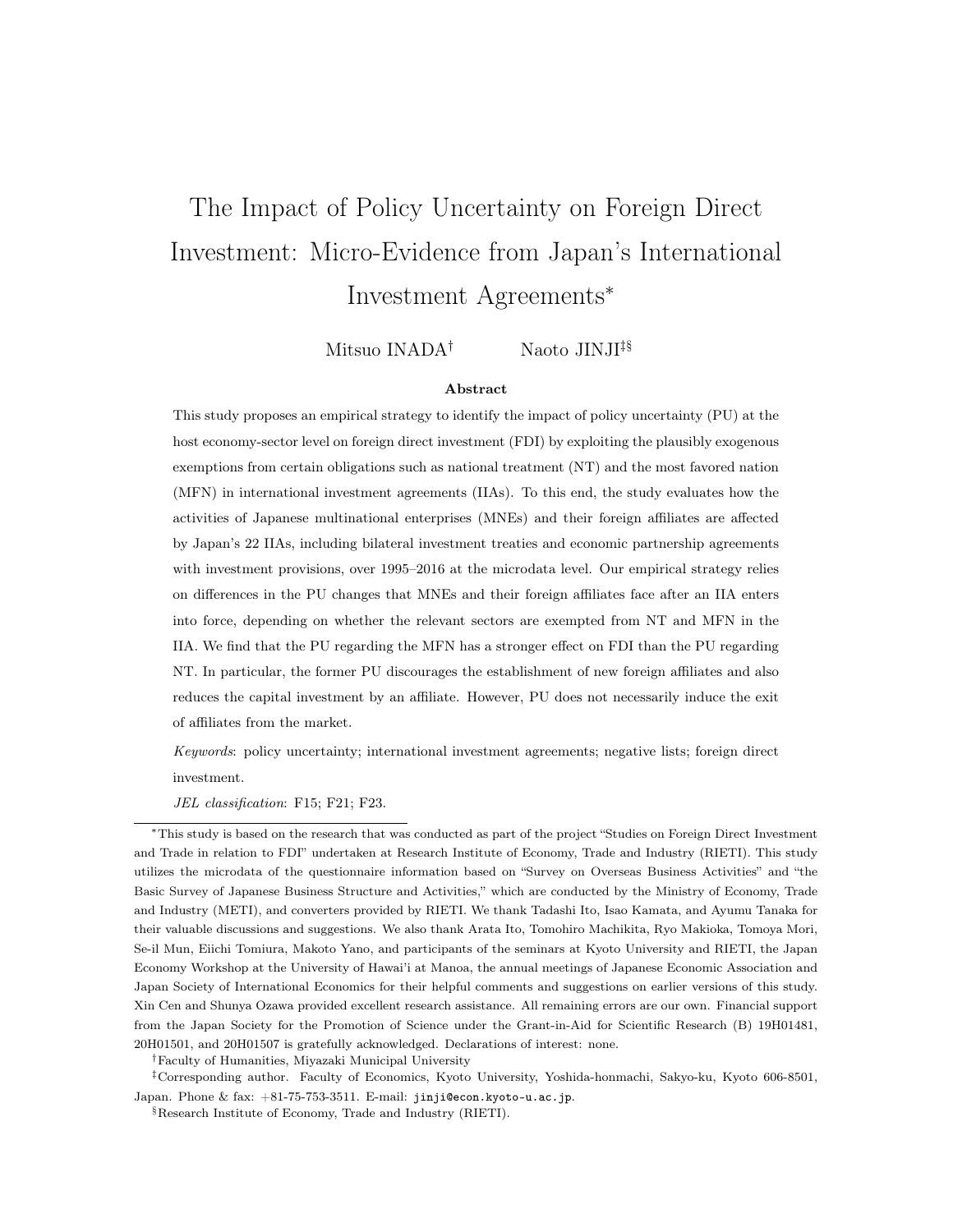## 1 Introduction

The impact of policy uncertainty (PU) on various economic activities has attracted considerable interest from both scholars and policymakers (Baker et al., 2016). PU represents uncertainty in the future policies implemented by governments and increases by, for example, a change of government, partisan policy disputes, discretionary operation of fiscal and monetary policies, and trade wars (Azzimonti, 2019; Baker et al., 2016; Handley, 2014; Handley and Limão, 2015; Julio and Yook, 2016). Various PU indexes and methodologies used to analyze the effects of PU on economic activities have been developed (Azzimonti, 2018, 2019; Baker et al., 2016; Davis, 2016).<sup>1</sup>

In the trade literature, several recent studies have investigated the effects of trade policy uncertainty (TPU) on firms' export behaviors (Handley, 2014; Handley and Limão, 2015, 2017). Since foreign direct investment (FDI) involves higher sunk costs than exports, FDI may be more affected by PU than exports (Azzimonti, 2019; Julio and Yook, 2016). Despite the importance of PU for FDI, the empirical studies in this field are still scarce. This study thus aims to contribute to the literature by investigating the impact of PU on FDI through a unique approach based on information on international investment agreements (IIAs). IIAs include bilateral investment treaties (BITs) and treaties with investment provisions (TIPs). IIAs are "one of the few policy instruments that countries can use to directly attract foreign investment" (Egger and Merlo, 2012, p. 1240). On the one hand, from the perspective of host countries, IIAs are expected to "promote FDI to signatory host countries by improving their investment climate" (Egger and Merlo, 2012, p. 1243). On the other hand, from the viewpoint of the home countries of investors, IIAs provide "protection to foreign investments under international laws" and, hence, "reduce the political risks of the foreign investor in the host country" (Egger and Merlo, 2012, p. 1243).

The main obstacle to the studies on the impact of PU on FDI is the lack of disaggregated information on PU relevant to FDI. In the case of the PU relevant to international trade, at the disaggregated product level, PU is popularly measured by the gap between applied and bound tariffs (Handley, 2014). However, no comparable data are available for FDI. Against this backdrop, we propose a new approach to measure the PU relevant to FDI at the host economy-sector level by exploiting information on the negative lists of sectors and obligations in IIAs. Negative lists indicate which sectors are exempted from certain obligations in IIAs, such as national treatment (NT) and the most favored nation (MFN). The premise is that, after an IIA enters into force, the sectors included in the negative lists face different degrees of PU compared to other sectors. In other words, after an IIA enters into

<sup>1</sup>For example, Baker et al.'s (2016) index of economic policy uncertainty (EPU) is based on the frequency of articles in major newspapers that include specific words related to EPU. See https://www.policyuncertainty.com/ for details. Azzimonti (2019) develops a Trade Partisan Conflict Index (TPCI), which tracks the frequency of articles in newspapers that report political disagreement on trade policy. Davis (2016) constructed the monthly index of Global Economic Policy Uncertainty, which is a GDP-weighted average of national EPU indexes for 16 countries.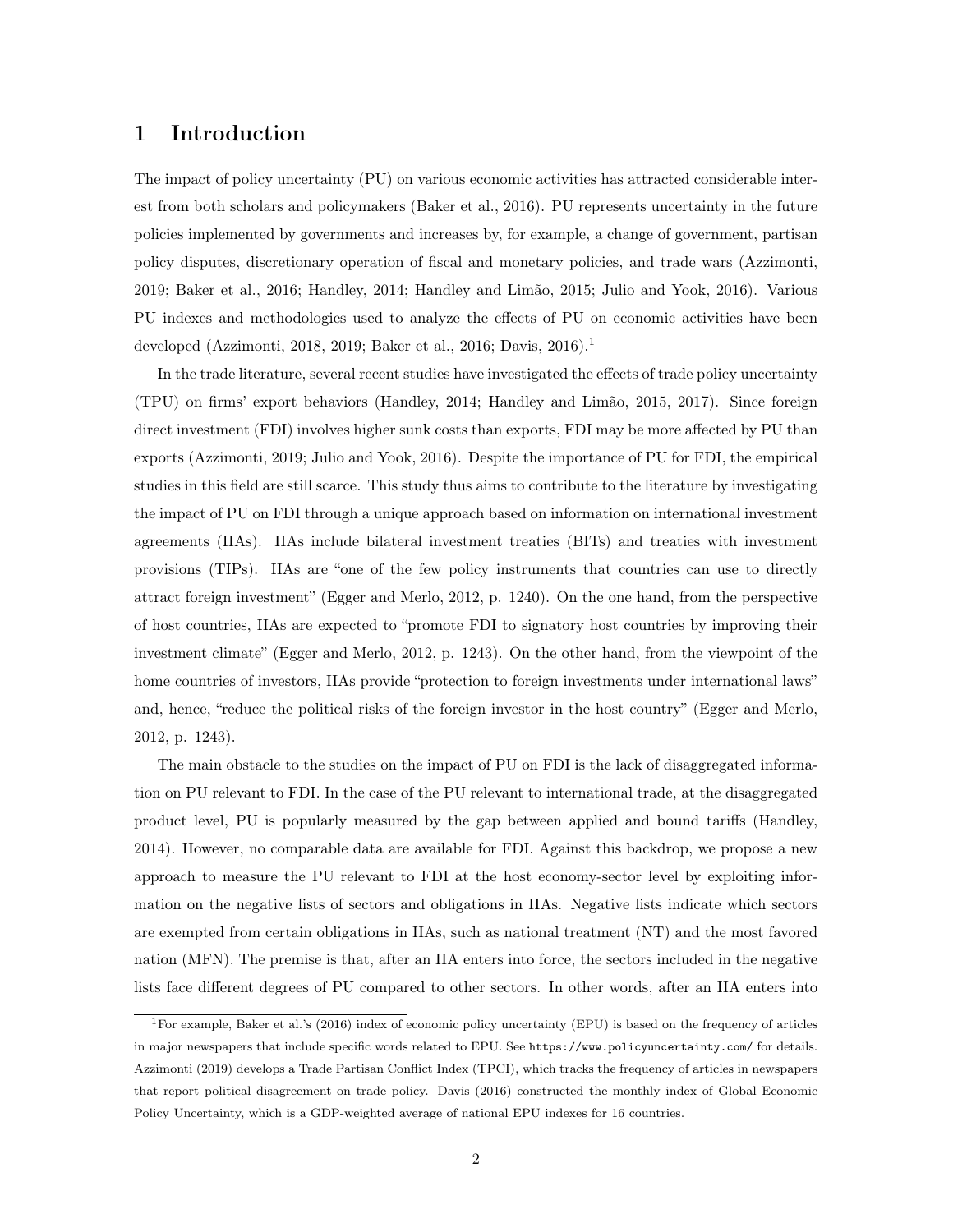force, foreign investors face different degrees of PU depending on whether their sectors are exempt from certain obligations in the IIA, whereas they would face the same degree of PU before the IIA enters into force. Additionally, for firms in sectors included in the negative lists of IIAs, the degree of PU may still change (and possibly increase) even after an IIA enters into force. IIAs include two types of negative lists: (i) lists with "standstill/ratchet obligations" and (ii) lists "without standstill obligations" (METI, 2019a). In this study, we call the first list type as "current reservation" and the second as "future reservation." For sectors included in the first lists, the domestic policy measures in the host economy that exist at the time the IIA becomes effective, which do not conform to a certain obligation, may be maintained, but cannot be revised to become more non-conforming to the IIA (UNCTAD, 2006). By contrast, for sectors included in the second type of list, the domestic policy measures in the host economy that do not conform to certain obligations may be revised to become more non-conforming to the IIA in the future. As a result, sectors in the first list type experience a smaller reduction in the PU degree than sectors not included in the negative lists, while sectors included in the second list type experience no change in the PU degree or even an increase in PU after the IIA enters into force (see Sections 2.2 and 2.3 for details). In our study, we utilize these sectoral differences in the PU degree.

To analyze the impact of PU on FDI, we use microdata on Japanese multinational enterprises (MNEs) and their foreign affiliates, as well as information on Japan's IIAs with the host economies of Japanese MNEs. We focus on 22 IIAs between Japan and its partner economies that entered into force during 1995–2016. We only select IIAs with negative lists and implement a difference-in-differences (DID) estimation to capture the average treatment effect of the changes in PU due to IIAs on FDI. As outcome variables, we use an affiliate entry dummy, an affiliate exit dummy, and capital investment at the foreign affiliate level. Additionally, we use the number of affiliates, of affiliate entries, and of affiliate exits in each host-economy sector aggregated at the parent firm level.<sup>2</sup>

The main findings of this study are as follows. We find evidence that PU negatively affects Japanese outward FDI. In particular, the PU regarding MFN has a stronger effect on FDI than the one regarding NT. Our results indicate that the current reservation of MFN significantly reduces the establishment of new foreign affiliates and the capital investment by an affiliate. Moreover, from the parent firm level estimations, the future reservation of MFN reduces the number of affiliates and the

<sup>2</sup>Our choice of outcome variables is based on the findings of Morikawa (2016). Using data from an original questionnaire survey administered to managers of Japanese companies listed on the Tokyo and Osaka Stock Exchanges, Morikawa (2016) reports that 59.2% of the respondents of manufacturing companies chose to enter or withdraw from overseas markets as one of the two activities that are most significantly affected by policy uncertainty. This share is much higher than that of the respondents in non-manufacturing companies (33.3%). Another activity that is most significantly affected by PU is equipment investment, chosen by 71.7% of the respondents of manufacturing companies. This result implies that, among various business operations, FDI and capital investment are the most significantly affected by PU.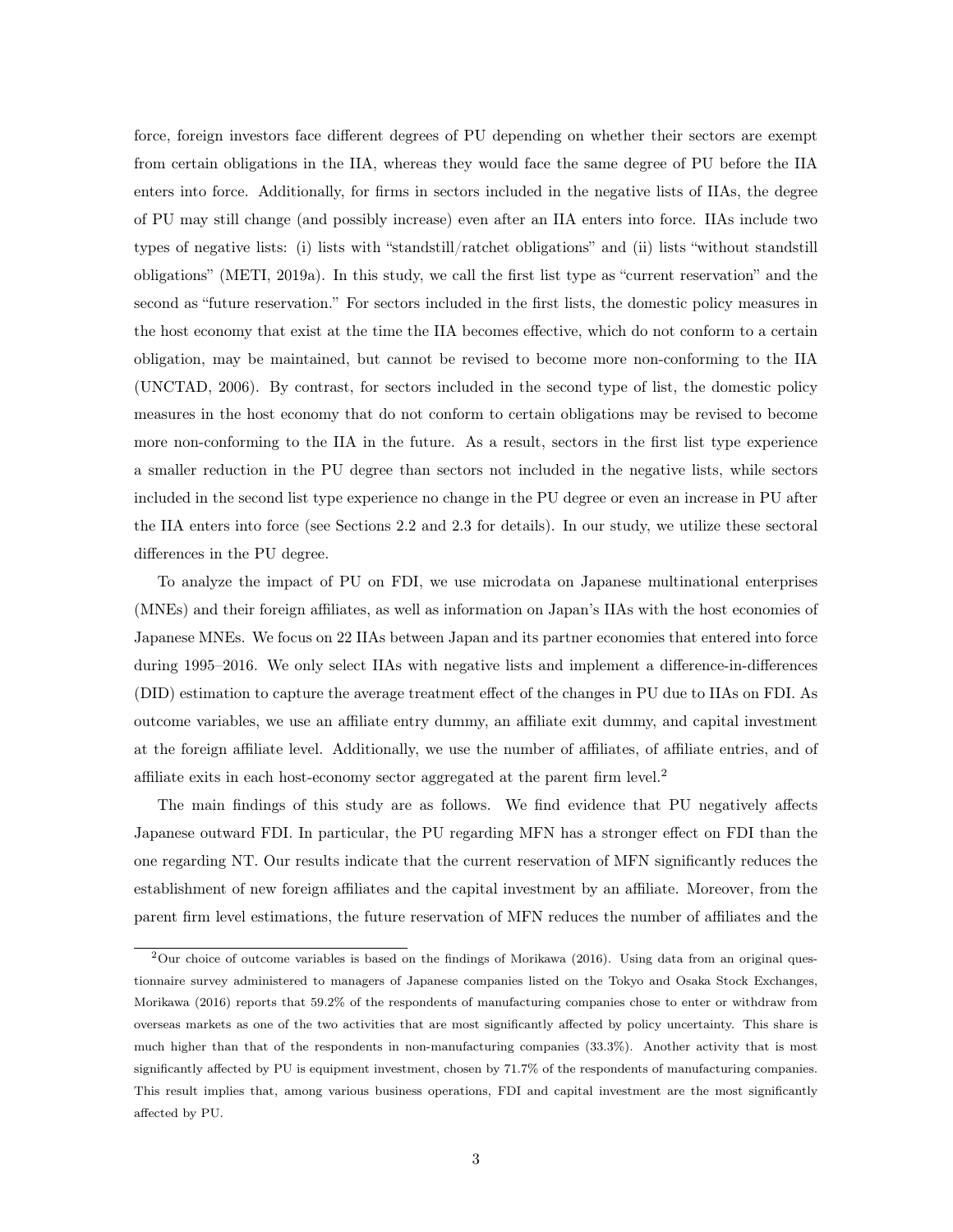number of affiliate entries in a given host economy-sector. However, neither the affiliate- nor parent firm-level estimations provide robust evidence that PU induces the exit of affiliates from the market.

The main contributions of this study to the literature are as follows. First, using microdata on Japanese MNEs and their foreign affiliates, this study proposes a unique empirical strategy to identify the impact of a change in PU at the host economy-sector level due to the effects of IIAs on FDI. To the best of our knowledge, this study is the first to exploit the information from the negative lists in IIAs to capture the differences in PU that foreign investing firms face in host economies, depending on the sectors to which they belong. Our approach thus provides a new angle for exploring the relationship between PU and FDI at the host economy-sector level, while complementing the approaches in existing empirical studies that mainly utilize national-level indexes, such as national election timing (Julio and Yook, 2016) and partisan conflict (Azzimonti, 2019).

Second, this study provides micro-level evidence that IIAs stimulate FDI by reducing PU. In particular, we find that the PU of the competitive environment with other foreign investors (i.e., regarding MFN), may be more important to foreign investors than the PU of the competitive environment with domestic rivals in the host economy (i.e., regarding NT). This finding, which is new to the literature, suggests that IIA content is important.

There are several previous studies related to this study. First, this study is related to the empirical studies on the impact of IIAs on FDI. Most existing studies in this field have conducted analyses at the aggregated level of bilateral FDI (Busse et al., 2010; Egger and Merlo, 2007; Egger and Pfaffermayr, 2004; Falvey and Foster-McGregor, 2018; Frankel and Walter, 2019; Neumayer and Spess, 2005). An exception is Egger and Merlo (2012), who employ firm-level data on German MNEs and their foreign affiliates over 1996–2005 to examine the effects of BITs. They find that both the signing and ratification of BITs increase the number of investing firms per country, of affiliates, of employees, and of investing sectors. However, their study does not address the issue of PU on FDI through IIAs. Second, this study is also related to the studies on the impact of PU on FDI. Julio and Yook (2016) focus on FDI flows from US firms to their foreign affiliates, and examine the effects of PU on FDI by using national election timing in host countries as a source of PU fluctuations. They find that US firms' FDI decreases significantly in the period just before an election and increases after the uncertainty is resolved. Their baseline results suggest that the FDI flow rates from the US fall in election years by around 13% relative to non-election years, which is a figure much higher than the average reduction in domestic corporate investment around election cycles (approx. 4–5%). Therefore, "FDI is more sensitive to political uncertainty than is domestic investment" (Julio and Yook, 2016, p. 14). Azzimonti (2019) analyzes how partisan conflict about trade policy in the US affects FDI inflows to the US by constructing a new indicator to measure the degree of partisan conflict about the trade policy based on texts from newspapers during 1985–2016, and finds that an increase in partisan conflict about the trade policy lowers FDI inflows to the US. According to her estimation, a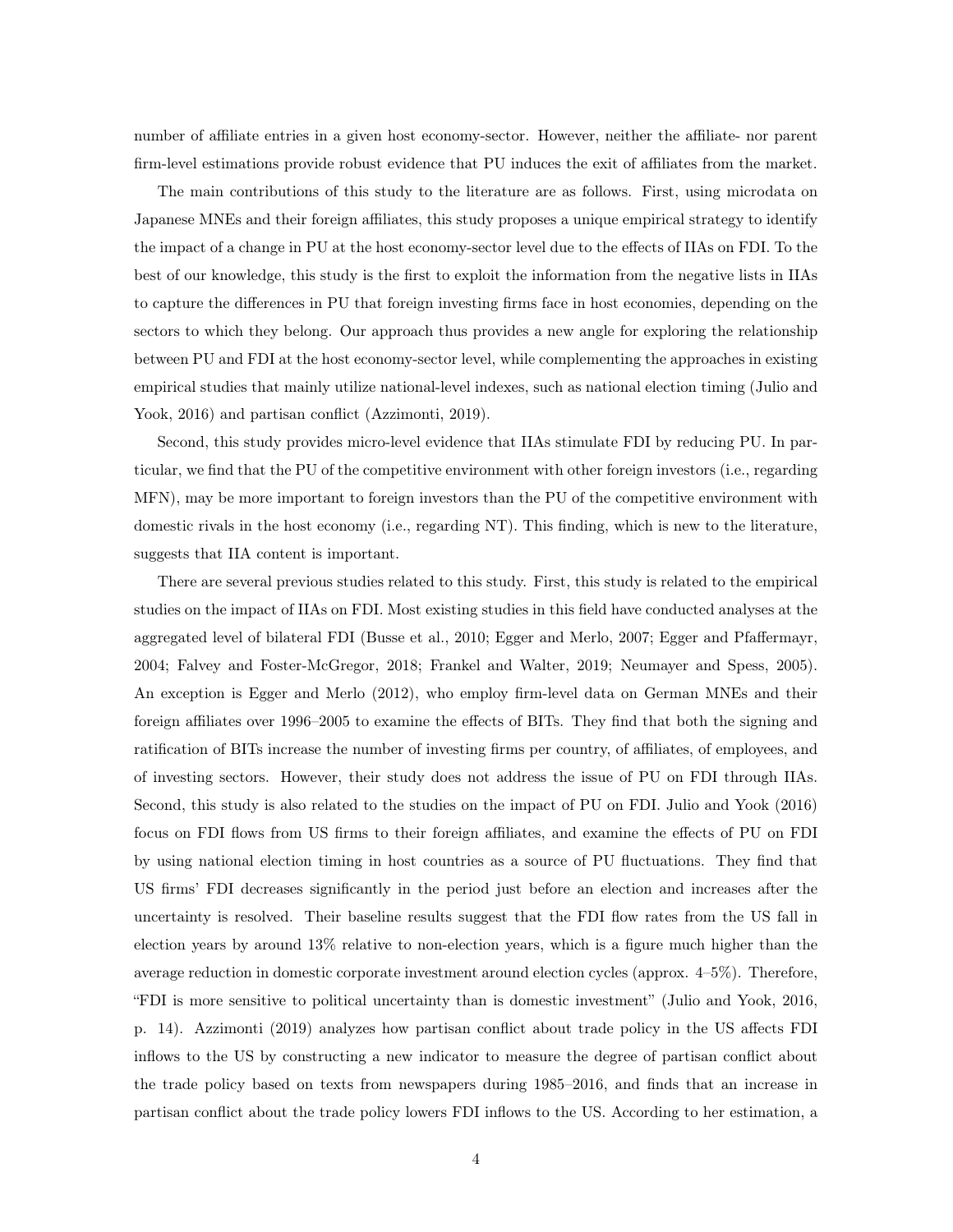one-standard deviation increase in the TPCI in a given quarter results in a decline in the FDI inflows in the following quarter by around 0.115 standard deviations, which corresponds to about a 9% decline in FDI inflows from the sample mean. However, these two studies only capture PU at the host country level. Instead, we try to measure the differences in PU at the host economy-sector level.

The rest of this paper is organized as follows. Section 2 provides an overview of recent IIA trends. Section 3 explains our empirical strategy. Section 4 introduces the data. Section 5 presents the estimation results and Section 6 discusses robustness checks. Finally, Section 7 concludes the paper.

## 2 International Investment Agreements

## 2.1 Trends

As explained in the introduction, IIAs include BITs and TIPs. Figure 1 shows the global IIA trends from 1958 to 2019, based on the United Nations Conference on Trade and Development (UNCTAD) database. The bar chart (measured by the left-hand vertical axis) indicates the number of IIAs that entered into force in each year. The green line (measured by the right-hand vertical axis) shows the cumulative number of IIAs in this period, while the blue line shows the total number of IIAs in force in a given year. As shown in this figure, the number of IIAs increased gradually until the beginning of the 1990s. Then, the number of IIAs increased rapidly in the 1990s and the 2000s. In 1990, the cumulative number of IIAs was 244. However, in the late 1990s and the early 2000s, around 100 IIAs entered into force every year. In the peak year, 1997, 137 IIAs entered into force. The total number of IIAs in force reached 1,912 in 2015. Thereafter, the number has remained almost constant.

#### (Insert Figure 1 here.)

Among the 2,240 BITs signed by 2018, 55% were signed between OECD and non-OECD countries. Those signed by non-OECD countries account for 43% and only 2% of all BITs were signed by pairs of OECD countries. Therefore, many BITs were signed between high- and low-income countries.

BITs in the early years were intended to protect investment from source countries by "reducing the risk of 'expropriation' by host countries' governments" (Bergstrand and Egger, 2013, p. 108). More recently, BITs have increasingly emphasized the promotion of investment (Bergstrand and Egger, 2013).

Although their contents vary across countries, IIAs cover four main areas: admission of foreign investment, treatment, expropriation, and dispute settlement (Egger and Merlo, 2012). The general standards that foreign investments receive in the host country include: (a) fair and equitable treatment, (b) NT, and (c) the MFN (UNCTAD, 2007). The provisions regarding the free transfer of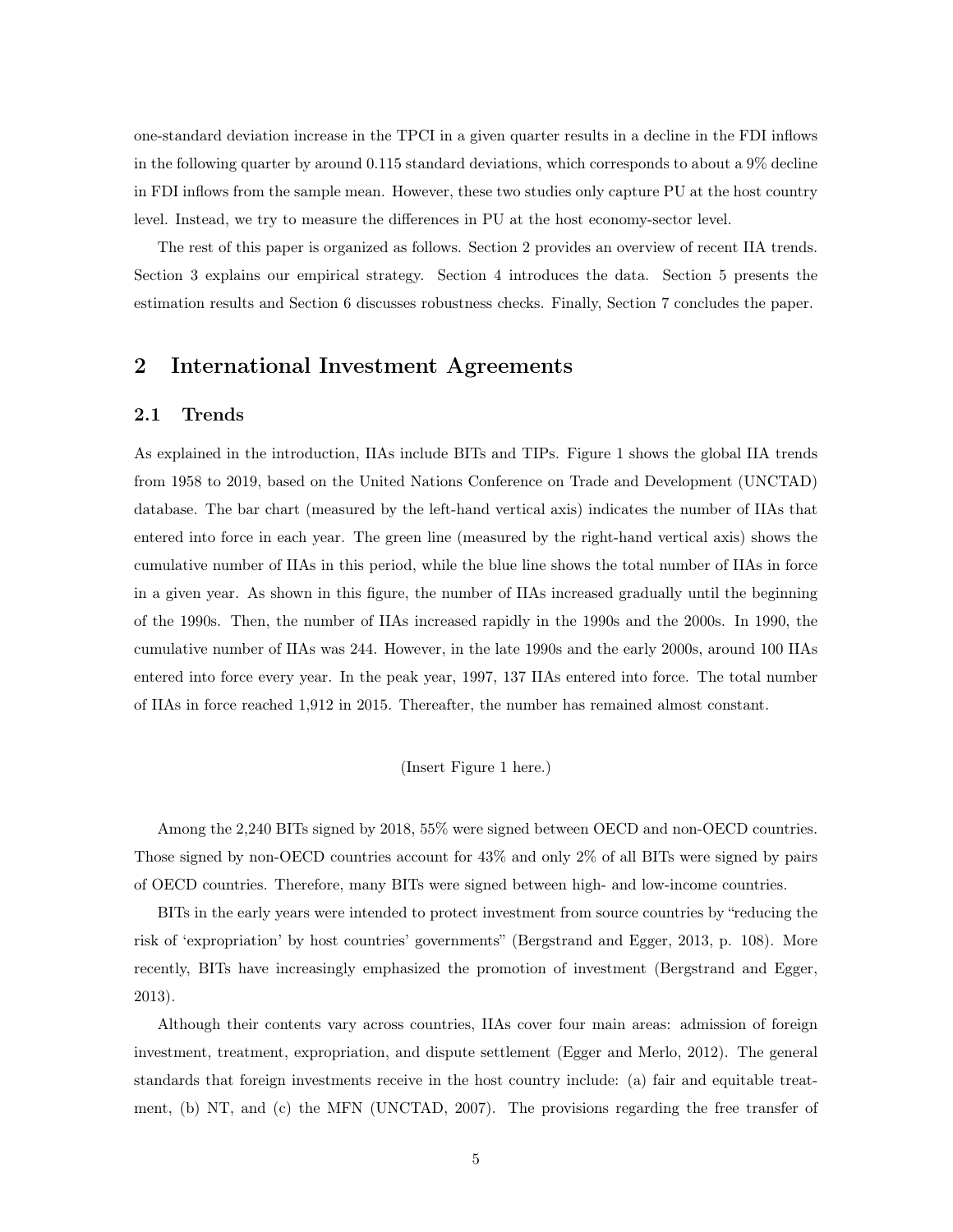payments, conditions under which an expropriation is considered lawful, and compensation in cases of expropriation, armed conflict, or internal disorder are also included (Egger and Merlo, 2012). Dispute settlement provisions ensure the effective implementation and enforcement of a treaty "to reduce uncertainty to foreign investors" (Egger and Merlo, 2012, p. 1244) and "constitute one of the key elements in diminishing the country risk and thus encourage investors of one contracting party to invest in the territory of the other" (UNCTAD, 2007, p. 99). The prohibition of performance requirements is also a main obligation in IIAs. Performance requirements include: (i) export requirement, (ii) restriction of local sales, (iii) technology transfer requirement, (iv) nationality requirement of board members, and (v) local employment requirement.

## 2.2 Negative lists in IIAs

Many IIAs include negative lists in the annex of their legal texts, which specify which sectors are exempt from which obligations of the treaty for each signatory. Reservation of the obligations may be made at the stage of (a) pre-establishment or (b) post-establishment. In our study, we mainly focus on reservations at pre-establishment. Furthermore, IIAs may include two types of negative lists: (i) lists with standstill/ratchet obligations and (ii) lists without standstill obligations (METI, 2019a). For the former lists, "(1) measures that do not conform to the agreement cannot be newly introduced; (2) measures that do not conform to NT, MFN and PR (performance requirement) obligations that existed at the time the agreement became effective may be 'maintained,' but cannot be revised in a way that makes them more non-conforming to the agreement; and (3) once measures are revised to make them more consistent with the agreement, they cannot be made more inconsistent again (this is called as a 'ratchet' obligation to indicate changes can only be made in one direction)" (METI, 2019a, p. 585). By contrast, the latter lists are not subject to those obligations. In many IIAs, Annex I includes the lists with standstill/ratchet obligations and Annex II the lists without standstill obligations. In this study, we call negative lists with standstill/ratchet obligations "current reservation" and those lists without standstill obligations "future reservation."<sup>3</sup>

## 2.3 Conceptual framework of this study

Figure 2 summarizes our conceptual framework for a reduction in PU due to current and future reservations in IIAs. As indicated in the figure, we assume that PU can be measured linearly at a level and possible range. On this line, we normalize the mean PU level before an IIA's entry into force to zero.

When an IIA enters into force, the sectors not included in the negative lists benefit fully from the

<sup>3</sup>UNCTAD (2006) calls the former lists "reservations for existing measures and liberalization commitments" and the latter "reservations for future measures" (UNCTAD, 2006, pp. 25–26).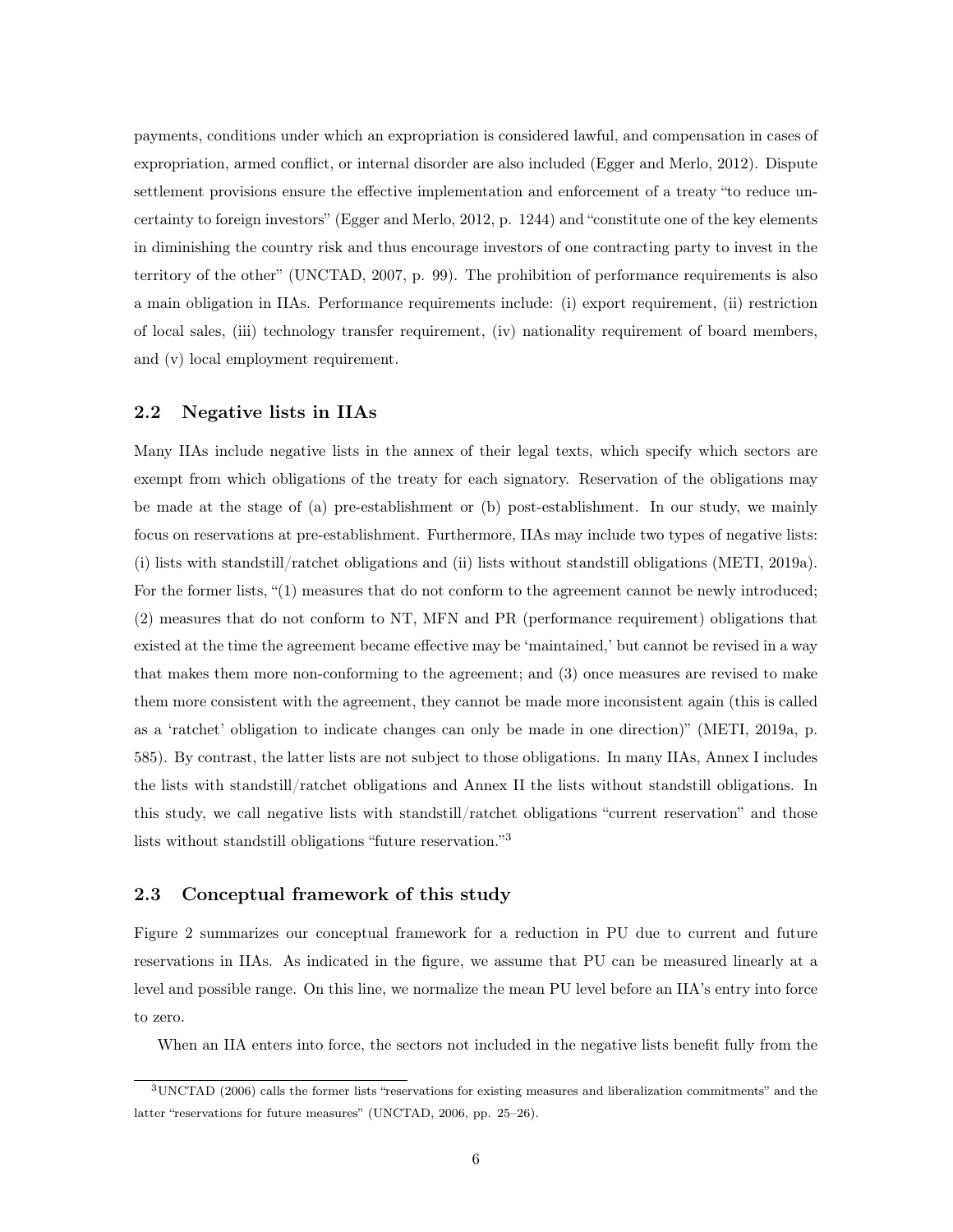IIA, whereas those included in the negative lists benefit only partially or not at all. Therefore, the sectors not included in the negative lists enjoy a deterministic reduction in PU, while those included experience, at best, a stochastic reduction in PU. In Figure 2, the deterministic reduction in PU experienced by the sectors not included in the negative lists is indicated by a solid arrow to the left with an open circle at zero.

We also distinguish between current and future reservations in the negative lists by including the Annex I and Annex II sectors separately. On the one hand, the sectors included in Annex I (i.e., current reservation) face the same level of regulations regarding the exempted obligations (e.g., NT and MFN) even after the IIA entered into force. Although the firms in Annex I sectors can expect regulations not to become more stringent in the future, these firms do not know whether or when the regulations will be liberalized. In this sense, compared with sectors not included in the annex, Annex I sectors experience a stochastic reduction in PU at the time of an IIA's entry into force. In Figure 2, this issue is illustrated by a broken arrow to the left with a closed circle at zero.

On the other hand, the sectors included in Annex II (i.e., future reservation) may face more stringent regulations in the future. Therefore, the degree of PU for those sectors remains the same or may even increase stochastically after an IIA enters into force. In Figure 2, this is shown by broken arrows to both the left and right with a closed circle at zero.

(Insert Figure 2 here.)

In this way, investors face different PU after an IIA enters into force, depending on the sectors to which they belong. In the next section, we explain how we utilize these sectoral differences in PU due to IIAs to investigate the impact of PU on FDI.

## 3 Empirical Strategy

We analyze the effect of establishing negative lists in IIAs on FDI. Specifically, we focus on the reservation of NT and MFN at pre-establishment because NT and MFN are popularly included in IIAs and there is an ambiguous effect of the prohibition of performance requirements, which includes various provisions. Additionally, provisions at the pre-establishment stage are regarded as the liberalization of FDI.

Our empirical strategy is a DID estimation:

$$
\hat{\beta}_{DID} = \{E[Y_{1ijkct}^{\text{affected}}|j, k't, ct, k'c, \mathbf{X}_{it}, \mathbf{Z}_{kct}, \mathbf{D}_{kct}] - E[Y_{0ijkct}^{\text{affected}}|j, k't, ct, k'c, \mathbf{X}_{it}, \mathbf{Z}_{kct}, \mathbf{D}_{kct}]\} \\
- \{E[Y_{1ijkct}^{\text{unaffected}}|j, k't, ct, k'c, \mathbf{X}_{it}, \mathbf{Z}_{kct}, \mathbf{D}_{kct}] - E[Y_{0ijkct}^{\text{unaffected}}|j, k't, ct, k'c, \mathbf{X}_{it}, \mathbf{Z}_{kct}, \mathbf{D}_{kct}]\},\tag{1}
$$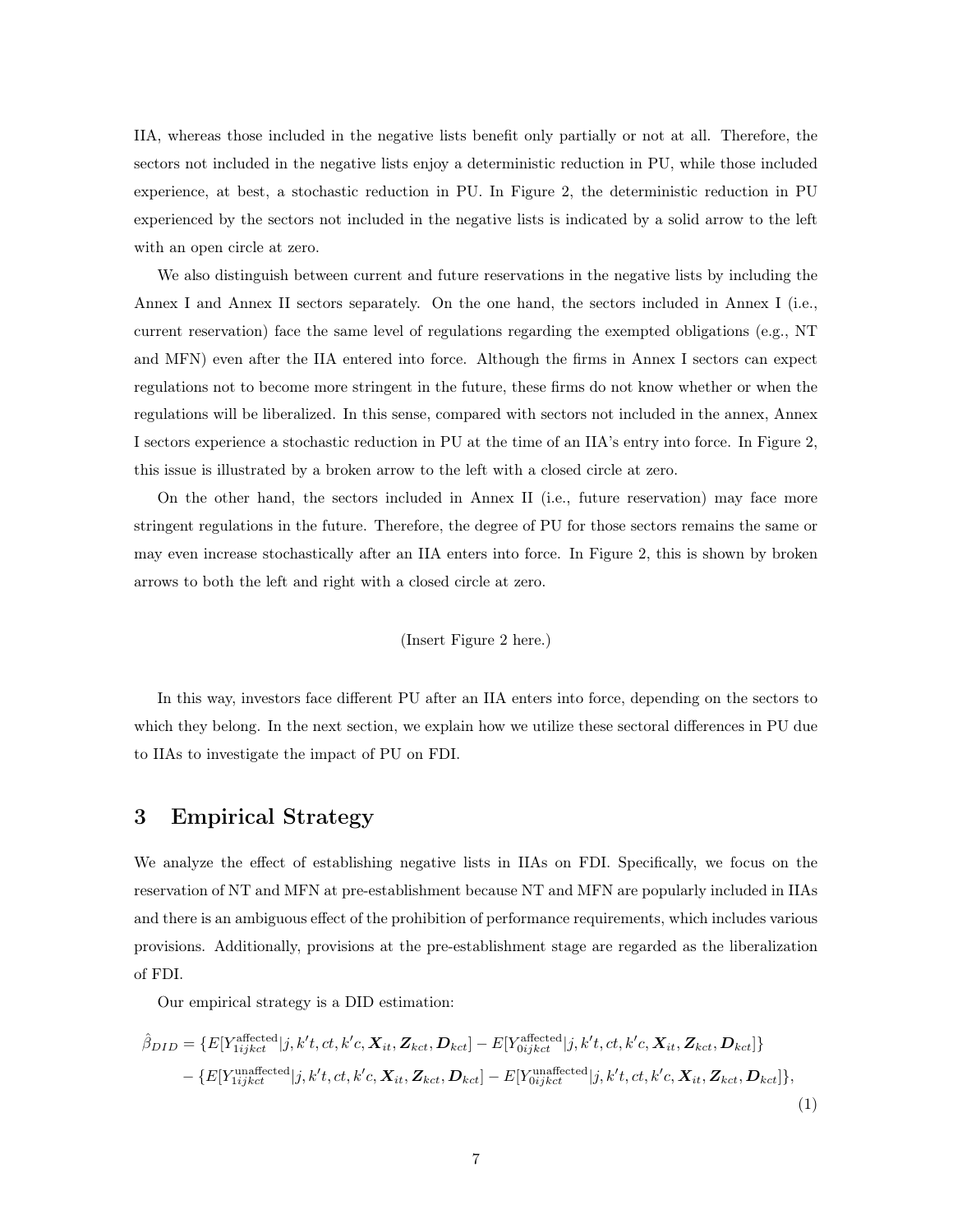where  $E[Y_{0ijkct}^{\text{affected}}|\cdot]$  and  $E[Y_{1ijkct}^{\text{affected}}|\cdot]$  denote the conditional expectation of outcome variables in the affected sectors before and after an IIA becomes effective, respectively, while  $E[Y^{\text{unaffected}}_{0ijkct}]$  and  $E[Y^{\text{unaffected}}_{1ijkct}]$  indicate the conditional expectation of outcome variables in non-affected sectors before and after an IIA becomes effective, respectively. *Affected* in our analysis comprises sectors in the negative IIA lists, while *unaffected* comprises sectors not included in these lists. *i* indicates a foreign affiliate, *j* indicates a parent firm, *k* is the affiliate's four-digit sector, *k ′* is the affiliate's two-digit sector;  $c$  is the host economy, and  $t$  is the year.  $\mathbf{X}_{it}$  represents the time-varying controls of affiliate *i*, which include sales, employment, and R&D intensity.  $Z_{kct}$  is the sector-level GDP and number of workers in host economy  $c$ .  $D_{kct}$  is a vector of treatment variables.

To implement the DID estimation, we estimate the following equation:

$$
Y_{ijkct} = \alpha + \sum_{l} \beta^{l} NegativeList_{kc}^{l} \times Post_{ct} + X_{it} + Z_{kct}
$$
  
 
$$
+ \lambda_{j} + \lambda_{k't} + \lambda_{ct} + \lambda_{k'c} + \epsilon_{ijkct},
$$
 (2)

where  $Y_{ijkct}$  is an outcome variable; *NegativeList*<sup>*l*</sup><sub>kc</sub> is an indicator variable that takes one if sector *k* (created from the Survey on Overseas Business Activities, SOBA, four-digit sector) is included in the negative lists for the reservation of type *l* in an IIA between Japan and host economy *c*, and zero otherwise; and  $Post_{ct}$  is an indicator variable that takes one for years after an IIA enters into force, and zero otherwise. In Eq. (2), a constant term (i.e.,  $\alpha$ ) and fixed effects, represented by  $\lambda_j$ ,  $\lambda_{k't}$ ,  $\lambda_{ct}$ , and  $\lambda_{k'c}$ , are also included, while  $\epsilon_{i,jkct}$  is the error term.

In this study, we use three outcome variables  $Y_{i,jkct}$ : (a) an affiliate entry dummy, (b) an affiliate exit dummy, and (c) the logarithm of capital investment by an affiliate. The affiliate entry dummy,  $\mathbb{1}_{entry>0, ijkct}$ , takes one if foreign affiliate *i* is newly established by parent firm *j* in sector *k* of host economy *c* in year *t*. and zero otherwise.<sup>4</sup> On the other hand, the affiliate exit dummy,  $\mathbb{1}_{exit>0, ijkct}$ , takes one either for foreign affiliate *i* for which firm *j* is a parent firm operating in sector *k* of host economy *c* until year *t−*1 and exits from the market in year *t*, or for foreign affiliate *i* for which firm *j* is a parent firm operating in sector *k* of host economy *c* until year *t −* 1 but the ratio of investment by its parent firm falls to less than 10% in year *t*, and zero otherwise. We use the affiliate entry dummy to capture new investment from Japan to the host economy and the affiliate exit dummy to capture divestment by Japanese parent firms. These two variables can measure the extensive margins of FDI. By contrast, capital investment by an affiliate can capture one aspect of the intensive margin of FDI, as it is associated with the size of an affiliate's activity in the future.

For *NegativeList*<sup>*l*</sup><sub>*kc*</sub>, we include the reservations in NT and MFN separately. We further dis-

<sup>&</sup>lt;sup>4</sup>Notably, the dummy takes zero in year  $t$  and one in year  $t+1$  if foreign affiliate  $i$  is newly established from October to December in year *t*. Our data is based on the Japanese fiscal year running from April in year *t* until March in year  $t + 1$ . As for the dummy, therefore, the period from the beginning of October in year  $t$  until the end of March in year  $t + 1$  is counted as the second half of the current year.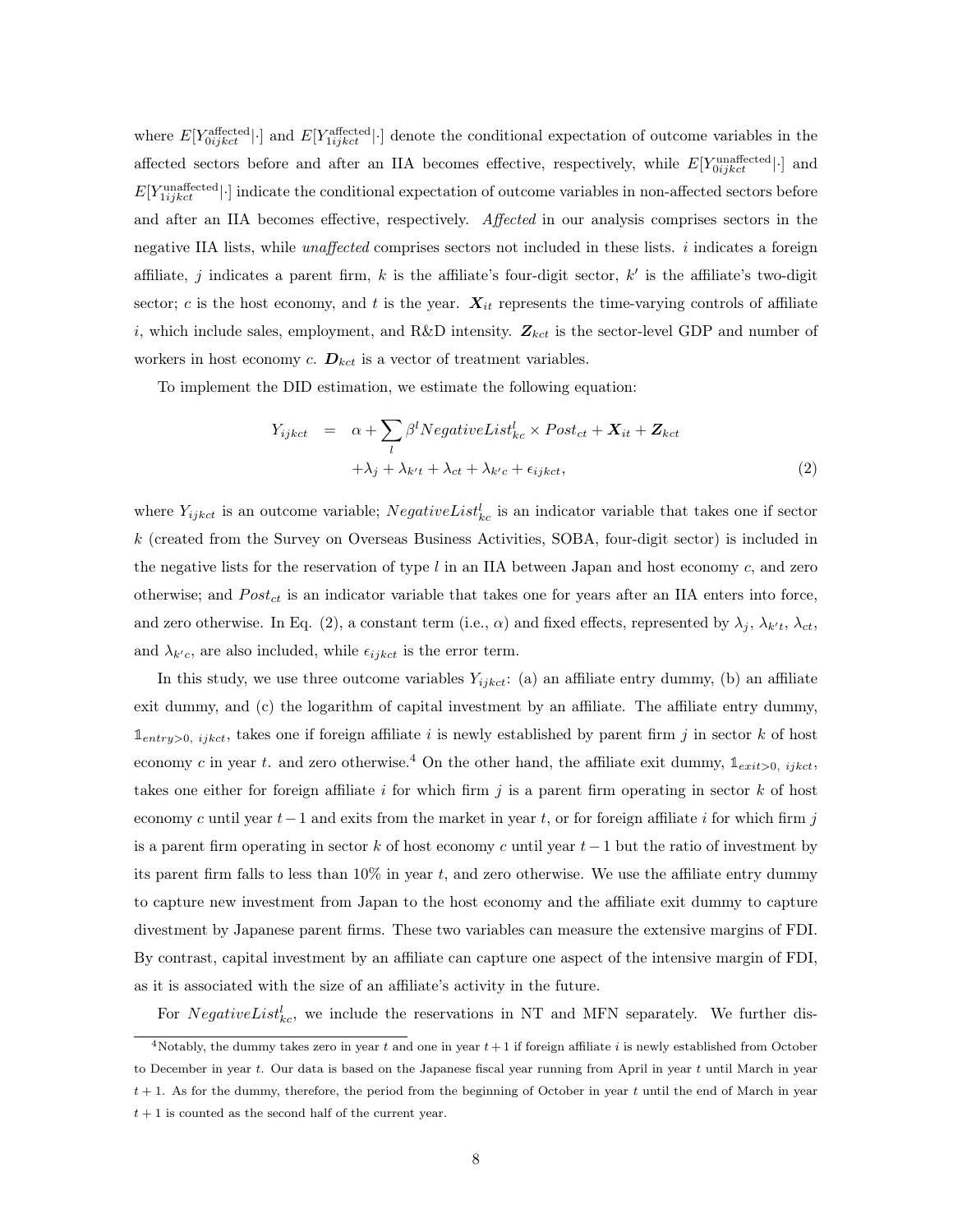tinguish between current and future reservation. Therefore, we include the following four variables as  $NegativeList_{kc}^l$ : (i)  $NT\_current_{kc}$ , (ii)  $MFN\_current_{kc}$ , (iii)  $NT\_future_{kc}$ , and (iv)  $MFN\_future_{kc}$ . For example,  $NT\_current_{kc}$  takes one if sector *k* is included in the negative lists in Annex I (i.e., current reservation) for the reservation of NT in an IIA between Japan and host economy *c*, and zero otherwise.

The expected sign of  $\beta^l$  is  $\beta^l$  < 0 because sectors included in the negative list experience a smaller reduction in PU than others, or even an increase in PU by the entry into force of IIAs.

The affiliate level analysis may not be able to fully capture the impact of the change in PU due to IIAs on FDI, because parent firms may change the locations of their foreign affiliates in response to the change in PU, but unchosen locations are not observed in the data. Taking this into account, it may be more appropriate to analyze the parent firm level. Therefore, we conduct further analyses at the Japanese parent firm level and estimate the following equation:

$$
Y'_{jkt} = \alpha + \sum_{l} \beta^{l} NegativeList_{kc}^{l} \times Post_{ct} + X_{jt} + Z_{kct}
$$
  
 
$$
+ \lambda_{j} + \lambda_{k't} + \lambda_{ct} + \lambda_{k'c} + \epsilon_{jkt}.
$$
 (3)

As outcome variables, for Japanese parent firms  $Y'_{jkct}$ , we use: (a) the logarithm of (one plus) the number of affiliates, (b) the logarithm of (one plus) the number of affiliate entries, and (c) the logarithm of (one plus) the number of affiliate exits. On the one hand, the number of affiliates for Japanese parent firm *j* includes the total number of affiliates that firm *j* has in sector *k* in host economy *c* in year *t*. On the other hand, the number of affiliate entries for firm *j* is the number of affiliates newly established by firm *j* in sector *k* in host economy *c* in year *t*. Finally, the number of affiliate exits for firm *j* measures the number of affiliates that are owned by firm *j* and operated in sector *k* in host economy *c* until year *t −* 1 and withdrew in year *t* or whose ratio of investment by its parent firm fell to less than 10% in year *t*. Using these outcome variables, we can capture the average treatment effect by the negative lists in an IIA between host economy *c* and Japan on Japanese firm *j*'s investment in sector *k* in host economy *c* in year *t*. As control variable, in this specification,  $X_{jt}$  includes parents' sales, employment, and capital-labor ratio.

Finally, our DID estimator is unbiased under the following assumption: the trend of an outcome variable is parallel between our treatment group (i.e., affected sectors) and the control group (i.e., unaffected sectors) in the absence of IIAs. This parallel trend assumption is expressed by the following conditional expectation:

$$
E[Y^{\text{affected}}_{0ijkct}|j,k't,ct,k'c,\mathbf{X}_{it},\mathbf{Z}_{kct},\mathbf{D}_{kct}] = E[Y^{\text{unaffected}}_{0ijkct}|j,k't,ct,k'c,\mathbf{X}_{it},\mathbf{Z}_{kct},\mathbf{D}_{kct}]
$$
  

$$
= \lambda_j + \lambda_{k't} + \lambda_{ct} + \lambda_{k'c} + \mathbf{X}_{it} + \mathbf{Z}_{kct},
$$
 (4)

where  $Y_{0ijkct}^{\text{affected}}$  and  $Y_{0ijkct}^{\text{unaffected}}$  denote the outcome variables in the affected and unaffected sectors, respectively, in the pre-treatment period (i.e., the years before an IIA entered into force). This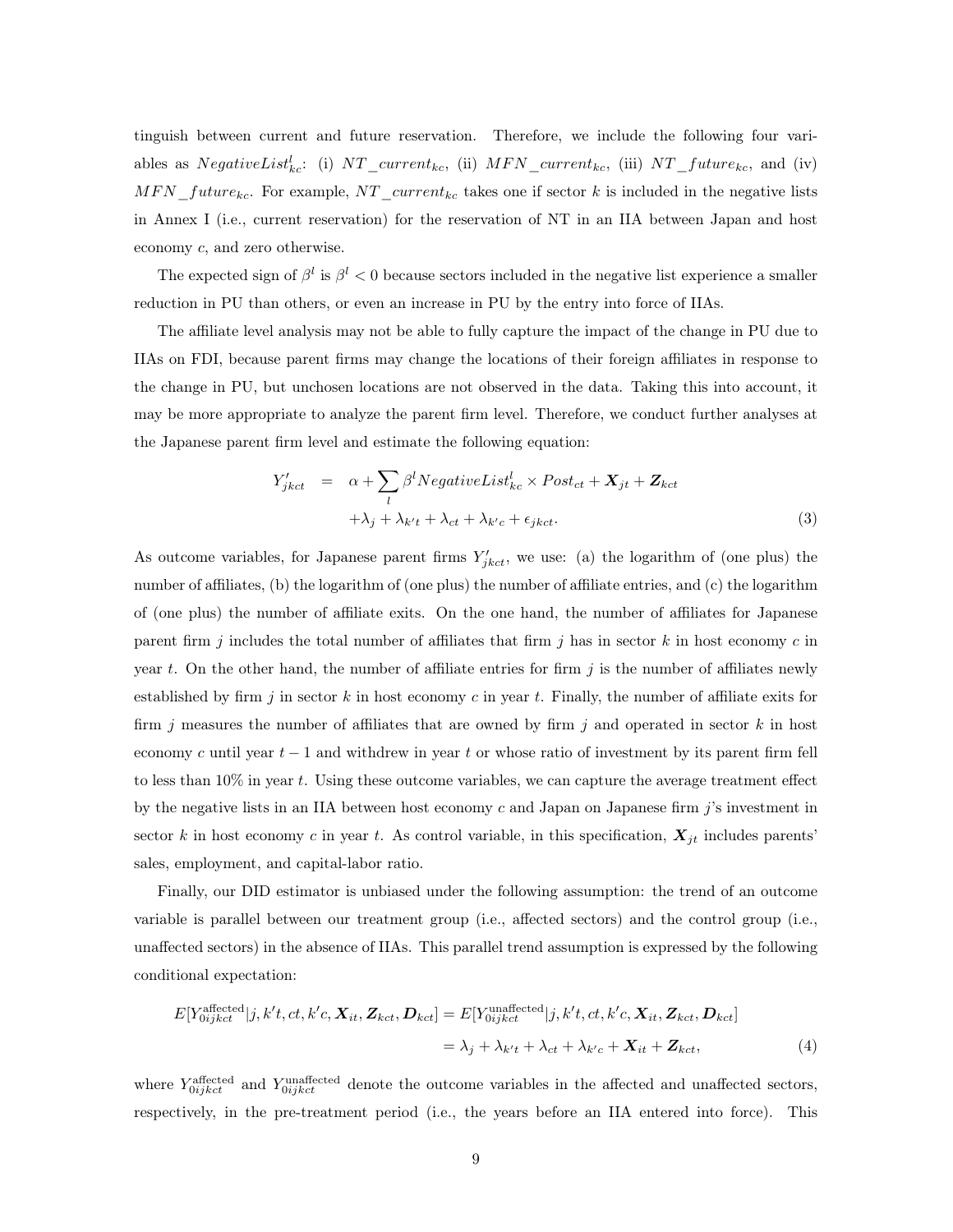expectation is invalid if there is a significant difference in an outcome variable between the affected and unaffected sectors during the pre-treatment period. For example, FDI inflows to the sectors in which the host economy has comparative advantage may be smaller than those to the other sectors; this would result in a bias toward a negative effect of PU on the outcome variable.

To deal with the identification problem, we verify whether IIAs induce a deviation from the parallel trend by estimating the following equation:

$$
Y_{ijkct} = \alpha + \sum_{l} \sum_{s=-4}^{4} \beta_{t+s}^{l} NegativeList_{kc}^{l} \times Year_{c,t+s} + \mathbf{X}_{it} + \mathbf{Z}_{kct}
$$

$$
+ \lambda_{j} + \lambda_{k't} + \lambda_{ct} + \lambda_{k'c} + \epsilon_{ijkct}, \tag{5}
$$

where  $Year_{c,t+s}$  is an indicator variable that takes one in year  $t + s$ ,  $s = -4, -3, \ldots, 4$ , with  $t$  being the year in which an IIA between Japan and the host economy *c* enters into force, and zero otherwise. If  $\beta_{t+s}^l$  is not significantly different from zero for  $s = -4, -3, -2, -1$ , there is no deviation from the parallel trend with respect to the treatment by  $NegativeList_{kc}^l$ .

## 4 Data

We obtained our data from various sources. The data on Japanese MNEs' outward FDI and the activities of foreign affiliates are from the Survey on Overseas Business Activities (SOBA), or *Kaigai Jigyo Katsudo Kihon Chosa*, conducted by the Ministry of Economy, Trade and Industry (METI). Foreign affiliates covered by this survey include: (a) a foreign affiliate in which a Japanese corporation has invested capital of 10% or more; (b) a foreign affiliate in which a "subsidiary," funded more than 50% by a Japanese corporation, has invested capital above 50%; and (c) a foreign affiliate in which a Japanese corporation and a subsidiary, funded more than 50% by a Japanese corporation, have invested capital above 50%. Detailed information is included in this dataset, such as establishment date, sales, employment, R&D, and capital investment. In the dataset, Japanese parent firms and their foreign affiliates are matched. Our observation period is 1995–2016. We use information on the establishment date of a foreign affiliate to create the affiliate entry dummy. When the information on the establishment date is missing in the SOBA data or the presence of a foreign affiliate cannot be verified by the SOBA, we supplement the information using Toyo Keizai's Overseas Japanese Companies database.

Since the information on Japanese parent firms in the SOBA is limited, we also obtain Japanese parent firm level data from the Basic Survey of Japanese Business Structure and Activities (BSJBSA), or *Kigyo Katsudo Kihon Chosa*, conducted by the METI as well. The BSJBSA is a mandatory survey for all firms with 50 or more employees and whose paid-up capital or investment funding is over 30 million yen. The BSJBSA covers the mining, manufacturing, wholesale and retail trade, and service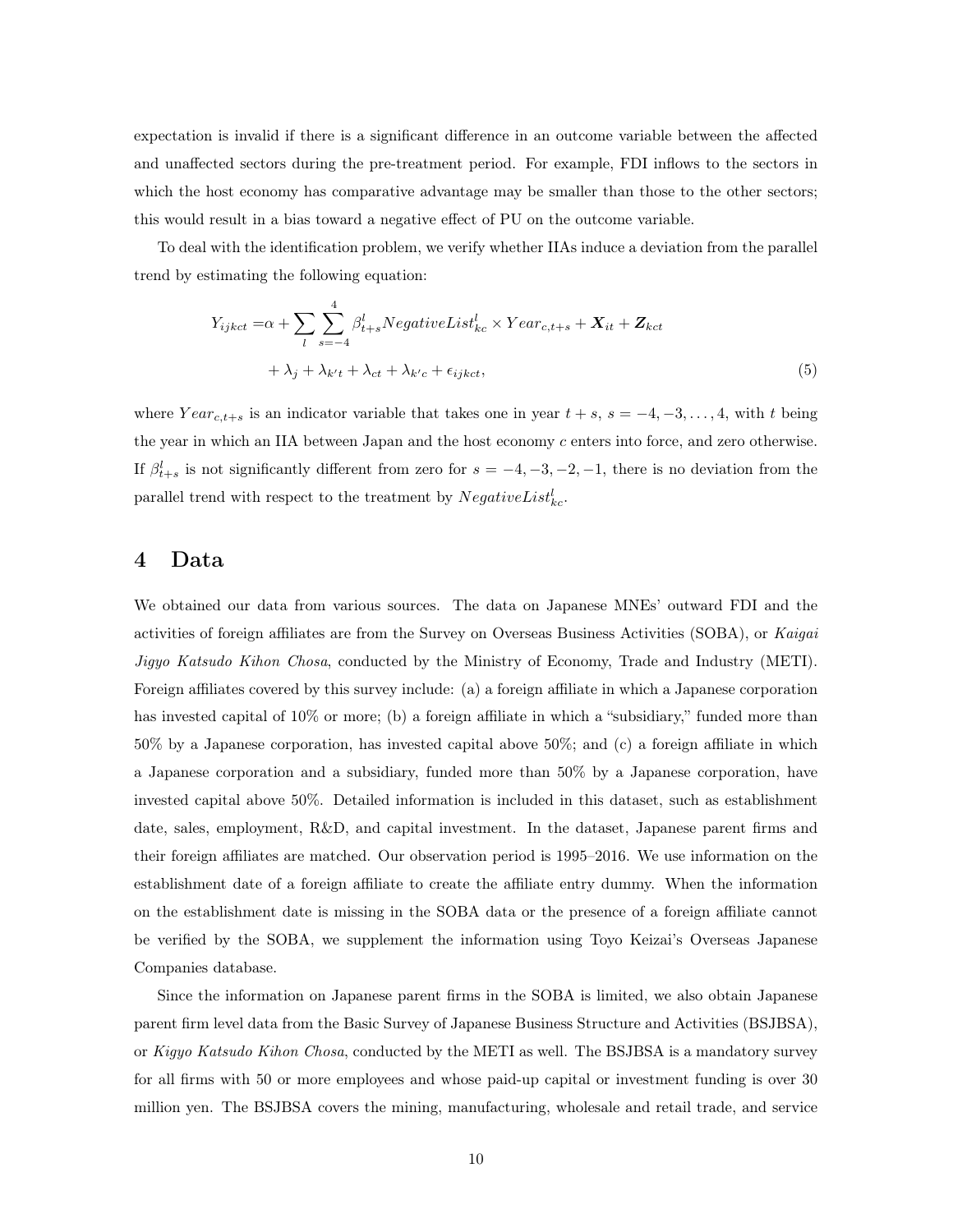industries. Approximately 26,000 firms responded to the survey in 1995 and the number of respondents increased to around 30,000 in the 2010s. From this survey, information on parent firms' time-varying characteristics, such as sales, employment, and capital–labor ratio, as well as their FDI patterns, are obtained.

The data on Japanese IIAs are from the legal texts of the individual treaties. Specifically, we focus on 22 IIAs, which include BITs and economic partnership agreements (EPAs) with an investment chapter, signed by Japan that include negative lists and entered into force by the end of 2016. Detailed information on the negative lists is extracted from the legal texts of each treaty. We call the economies that signed one of the 22 IIAs with Japan host economies. Table 1 shows the list of the host economies with the year and month of signing the IIA and its entry into force.

#### (Insert Table 1 here.)

Table 2 presents the number of sectors listed in the current and future reservation of the 22 IIAs. It also shows that there are more sectors listed as current reservation than future reservation; however, the distribution of sectors listed are similar for both reservations. The listed sectors seem to be sensitive in domestic affairs. For example, agriculture and mining have been a matter of controversy for investment liberalization. Policymakers are willing to regulate transport and energy supply sectors as infrastructure. Other services include education, broadcasting, and advertising services. These services seem likely to relate to national security issues. For domestic reasons, these sectors may remain exempted from any obligations.

#### (Insert Tables 2 and 3 here.)

To be more specific about the contents of negative lists, Table 3 presents the number of sectors exempted from NT and MFN obligations in current and future reservations. It shows that there are more sectors exempted from NT than MFN in both current and future reservations; again, the distribution of sectors is similar for both reservations.

The exemptions from MFN and NF can be applied simultaneously, meaning that the government in a host economy can give domestically owned firms an advantage over foreign affiliates; further, it can give a foreign affiliate from one country an advantage over a foreign affiliate from the other country. Such exemptions make it difficult for sensitive sectors to be harmed not only by the competition with foreign affiliates but also by national security threats via education, broadcasting, advertising, or other services.

We selected our sample in the following way. We first chose Japanese parent firms that have at least one foreign affiliate in one of the 22 host economies and their foreign affiliates in these host economies in our sample. For parent firms, we exclude their foreign affiliates located outside the 22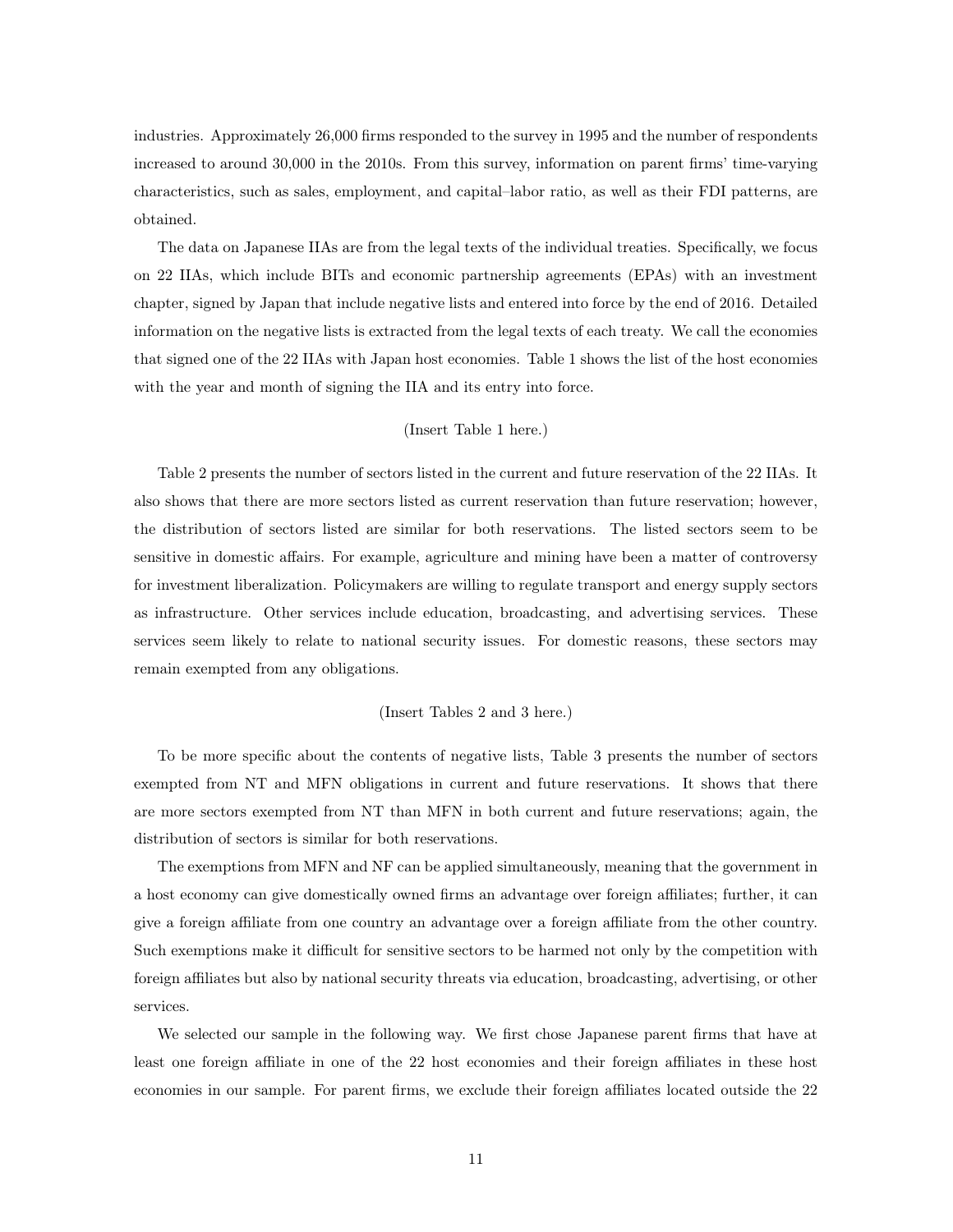host economies in our sample. We then excluded affiliates whose capital investment is missing from our affiliate level sample. The summary statistics of the main variables are reported in Table 4.

#### (Insert Table 4 here.)

The numbers of foreign affiliates and Japanese parent firms in our sample in each year during the observation period (1995–2016) are shown in Table 5. Table 6 displays the number of observations for foreign affiliates and parent firms in our sample across two-digit industries.

(Insert Tables 5 and 6 here.)

## 5 Empirical Results

## 5.1 Foreign affiliate level analysis

#### 5.1.1 Main results

Here, we report our estimation results. We first examine the affiliate level to establish whether PU has any impact on FDI. The results are reported in Table 7. As shown in the table, the current MFN reservation affects the dependent variables negatively. While it significantly reduces the probability of affiliate entry in column (1) and capital investment by foreign affiliates in column (3), it unexpectedly decreases the probability of affiliate entry in column (2). By contrast, the future NT reservation positively affects the probability of affiliate entry in column (1). This is also an unexpected result.

#### (Insert Table 7 here.)

As we show below, the negative effects of the current reservation of MFN on the affiliate entry and capital investment are robust but the other effects are not necessarily robust. We check them by parent firm level estimations and perform robustness checks at the affiliate level.

Considering the magnitude of the effects in column (1) and (3) in Table 7, we find that, when a sector is included in the negative list for the current reservation of MFN, the probability of affiliate entry falls by 3.7% and that capital investment by a foreign affiliate declines by 40.9%. Put differently, those findings imply that a reduction in PU regarding the MFN status of foreign investors in the host country due to the entry into force of an IIA *increases* the probability of affiliate entry by 3.7% and capital investment by a foreign affiliate by 40.9%. This is novel evidence to show that PU negatively affects FDI.

#### 5.1.2 Identification assumption and checks

We now examine whether the parallel trend assumption is valid for the two key variables: affiliate entry and capital investment by affiliates by estimating Eq. (5). In Figure 3, we plot the set of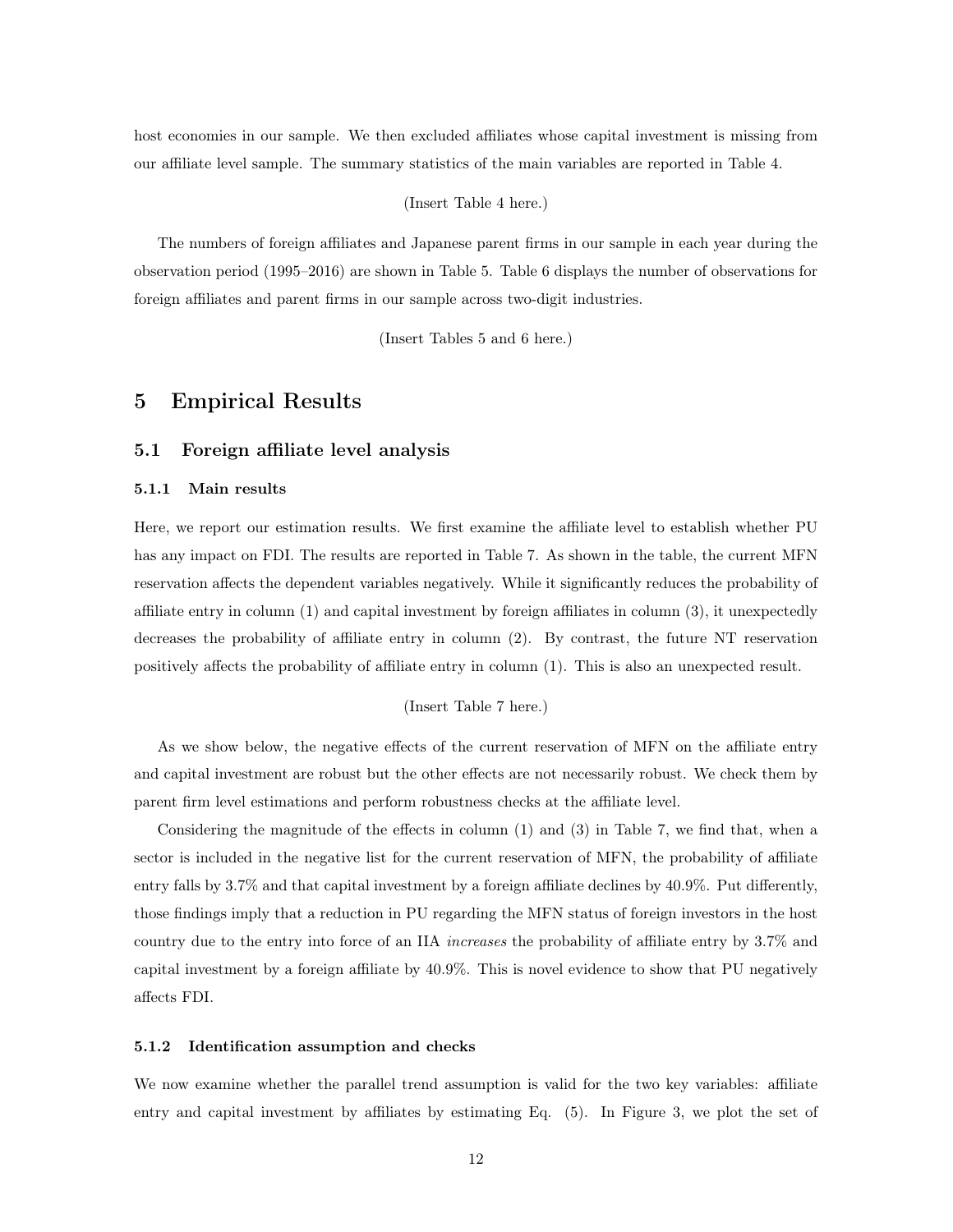estimated coefficients from the DID estimation of Eq. (5) for  $MFN\_current_{kc} \times Year_{c,t+s}$ , showing the differences in the affiliate entry dummy (left panel) and capital investment (right panel) between affected and unaffected sectors over time. In the pre-treatment period, the coefficients are insignificant. By contrast, in the post-treatment period, the coefficients tend to decline for both affiliate entry and capital investment, although the changes in capital investment are rather gradual. These findings indicate that the trends of the treatment and control groups are likely to be parallel in the pretreatment period and gradually divergent in the post-treatment period. Their results imply that our DID estimations generally satisfy the parallel trend assumption.

(Insert Figure 3 here.)

## 5.2 Parent firm level analysis

We next examine the impact of PU on FDI at the parent firm level. The outcome variable includes the numbers of affiliates, of affiliate entries, and of affiliate exits. Table 8 reports the estimated results. The estimated coefficient on *MFN* current  $\times$  *Post* is significantly negative in column (2) and that on *MFN*  $future \times Post$  is also significantly negative in columns (1) and (2). The results suggest that the current reservation of MFN has a negative impact on the number of affiliate entries and that the future reservation of MFN has negative impacts on the number of affiliates and the number of affiliate entries. The negative impact of the current reservation of MFN on the number of affiliate entries is consistent with our findings from the affiliate level analysis. Moreover, the negative impacts of the future reservation of MFN on the number of affiliates and the number of affiliate entries suggest that the future reservation of MFN may have a stronger effect on affiliate entry. In contrast to the results from the affiliate level analysis, the impact of the current reservation of MFN on affiliate exits and that of the future reservation of NT on affiliate entries are both insignificant.

(Insert Table 8 here.)

## 6 Robustness Checks

To check the robustness of the results in the previous section, we address two issues. First, the "unaffected" group in our framework may contain various types of affiliates. Some sectors are excluded from the reserved provisions because the host economy may want to attract FDI actively. By contrast, some other excluded sectors may attract little FDI and, hence, might not need to be protected. To address this issue, we adopt the following strategy. We exclude observations with a low Japanese capital share or a small amount of capital because, in such cases, a parent firm might not respond sensitively to a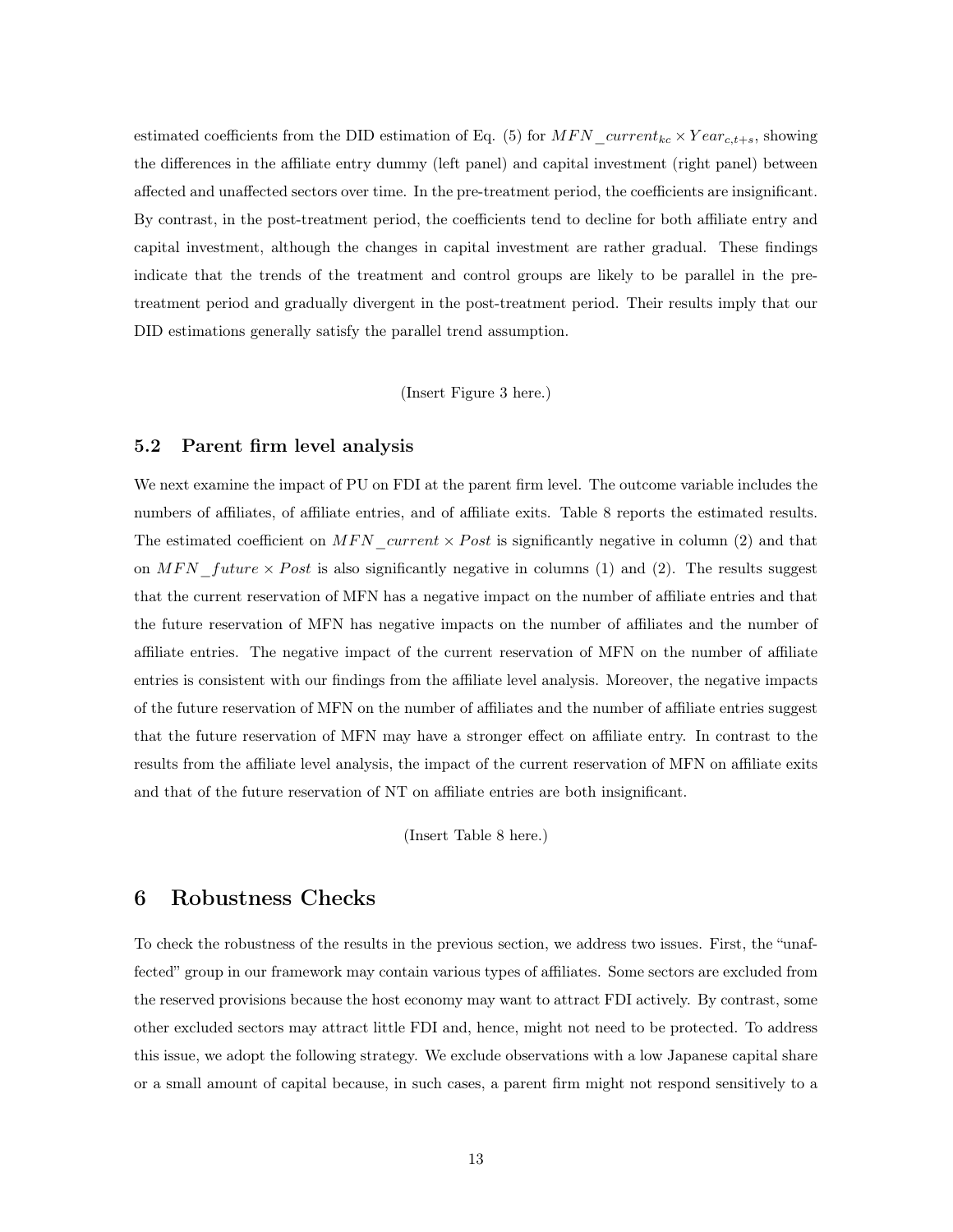change in the investment environment. Excluding observations with those characteristics helps control for the possible heterogeneity in the response to changes in PU among those in the "unaffected" group.

We then select observations in the following way. For a given economy and sector, we exclude: (i) those whose Japanese capital share is among the lowest 10% in the distribution and (ii) those whose capital is among the lowest 10% in the distribution.

The estimated results using a selected sample are reported in columns  $(1)$ – $(3)$  of Tables 9 and 10. Table 9 reports the results of the affiliate level estimations and Table 10 those of the parent firm level estimations. Regarding the affiliate level estimations, whereas the negative effects of the current reservation of MFN on affiliate entry and capital investment are still significant in Table 9, the estimated coefficient on the current reservation of MFN becomes insignificant in column (2) in Table 9. Except for this, the results are qualitatively similar to those in Tables 7 and 8.

#### (Insert Tables 9 and 10 here.)

Our second robustness check addresses the timing of the treatment. In the previous section, we considered the date of an IIA's entry into force as the timing of the treatment. However, IIAs may affect PU when they are signed. As shown in Table 1, for most IIAs in our sample, the date of entry into force is close to that of signing, but it sometimes takes more than one year from signing to the entry into force. Therefore, it is important to check how the results change if we set the date of signing rather than the date of entry into force as the timing of the treatment.

The estimated results using the timing of signing IIAs as  $Post_{ct}$  are reported in columns  $(4)$ – $(6)$  in Tables 9 and 10. The results are qualitatively similar to those in Tables 7 and 8, suggesting that PU changes may occur when IIAs are signed, even before they enter into force. However, the coefficient on the current reservation of MFN becomes insignificant in column (4) in Table 9 and in columns (5) and (6) in Table 10, while they are both significant in Tables 7 and 8. By contrast, the negative coefficient on the future reservation of MFN remains significant in columns (4) and (5) in Table 10 for the parent firm level analysis. These results imply that the changes in PU due to the current reservation in the negative lists are stronger when IIAs enter into force than when they are signed. However, the changes in PU due to the future reservation in the negative lists may occur when IIAs are signed. These results seem reasonable because a future change in PU is perceived by foreign investors once the contents of an IIA are disclosed by signing, whereas the actual obligations are not valid until the IIA enters into force. Therefore, the changes in the current PU are small or negligible between the sectors included in the negative lists as well as other sectors until the time of an IIA's entry into force.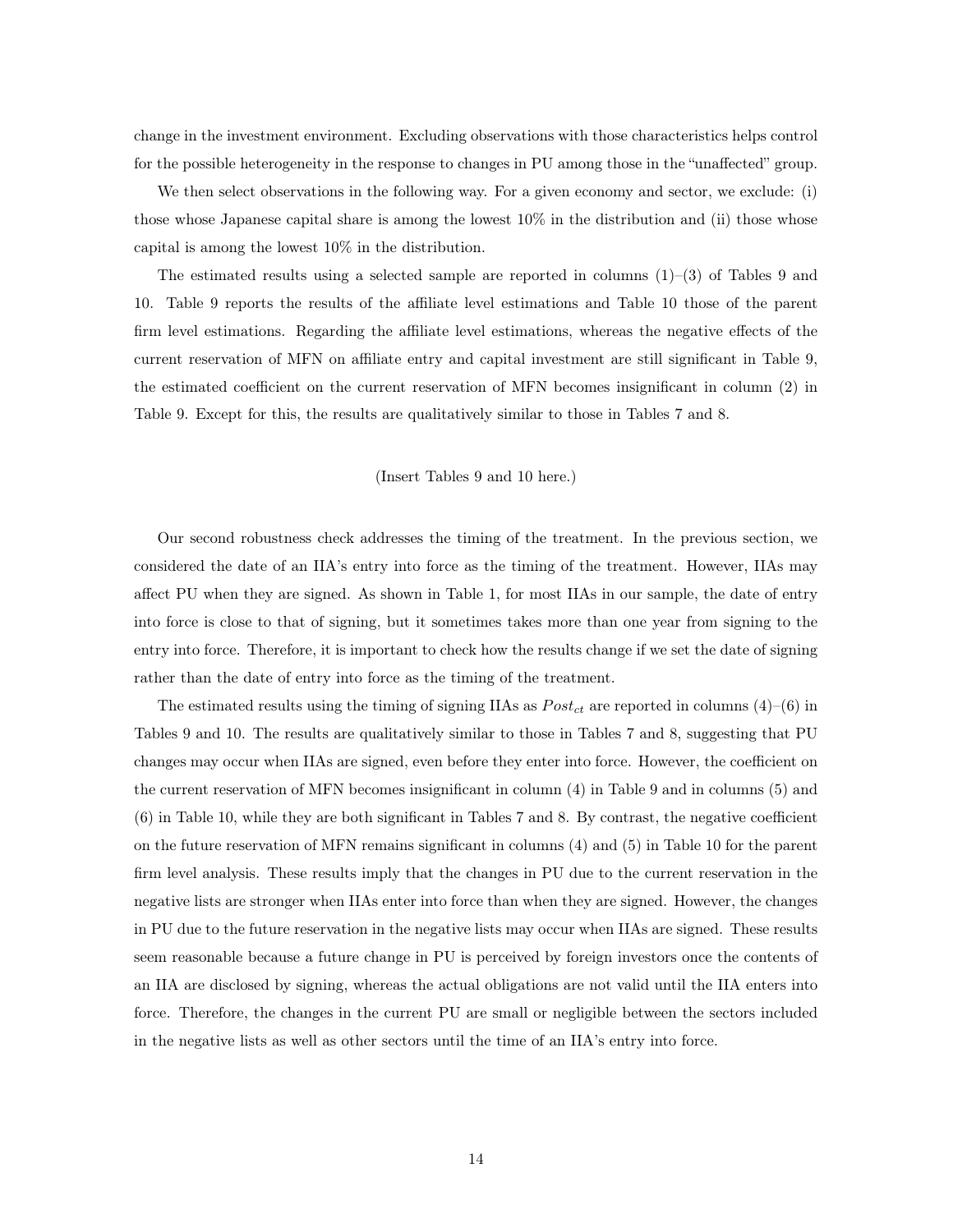## 7 Conclusions

In this study, we examine the impact of PU on FDI by using microdata on Japanese MNEs and their foreign affiliates. We focus on the IIAs that Japan signed and entered into force during 1995–2016. Based on the information included in the negative lists of each IIA regarding which obligations are reserved for which sectors, we conduct DID estimations to analyze the causal effects of PU on FDI. We find evidence that PU matters for Japanese outward FDI. In particular, signing an IIA stimulates FDI, which is measured by entry, exit, and capital investment by foreign affiliates through a reduction in PU, although the impact depends on the content of the IIA.

The impacts may differ between NT and MFN. It may also matter whether sectors are subject to current or future reservations. We find that the current reservation of MFN decreases both the probability of affiliate entry and capital investment at the affiliate level. Despite the negative impact the current reservation of MFN has on the probability of exit, it became insignificant in the robustness check, indicating PU does not necessarily induce the exit of affiliates from the market. Additionally, the current as well as the future reservation of MFN decreases the number of affiliate entries at the parent firm level. By contrast, more affiliates in the current NT reservation may come from considerably fewer exits, but the effect of the current NT reservation on FDI seems ambiguous. Overall, we conclude that the PU regarding MFN has a stronger effect on FDI than the PU regarding NT, therefore providing a broader picture of the effect of PU on FDI.

The policy implications of the findings are straightforward. PU in host economies discourages inward FDI and signing an IIA helps reduce PU. However, the content of an IIA matters. Therefore, to encourage outward FDI, it is important for the government to sign an effective IIA with potential host economies. Meanwhile, from the perspective of the host economies of FDI, policies that reduce PU, including IIAs with potential source economies of the FDI, should be implemented to attract further FDI.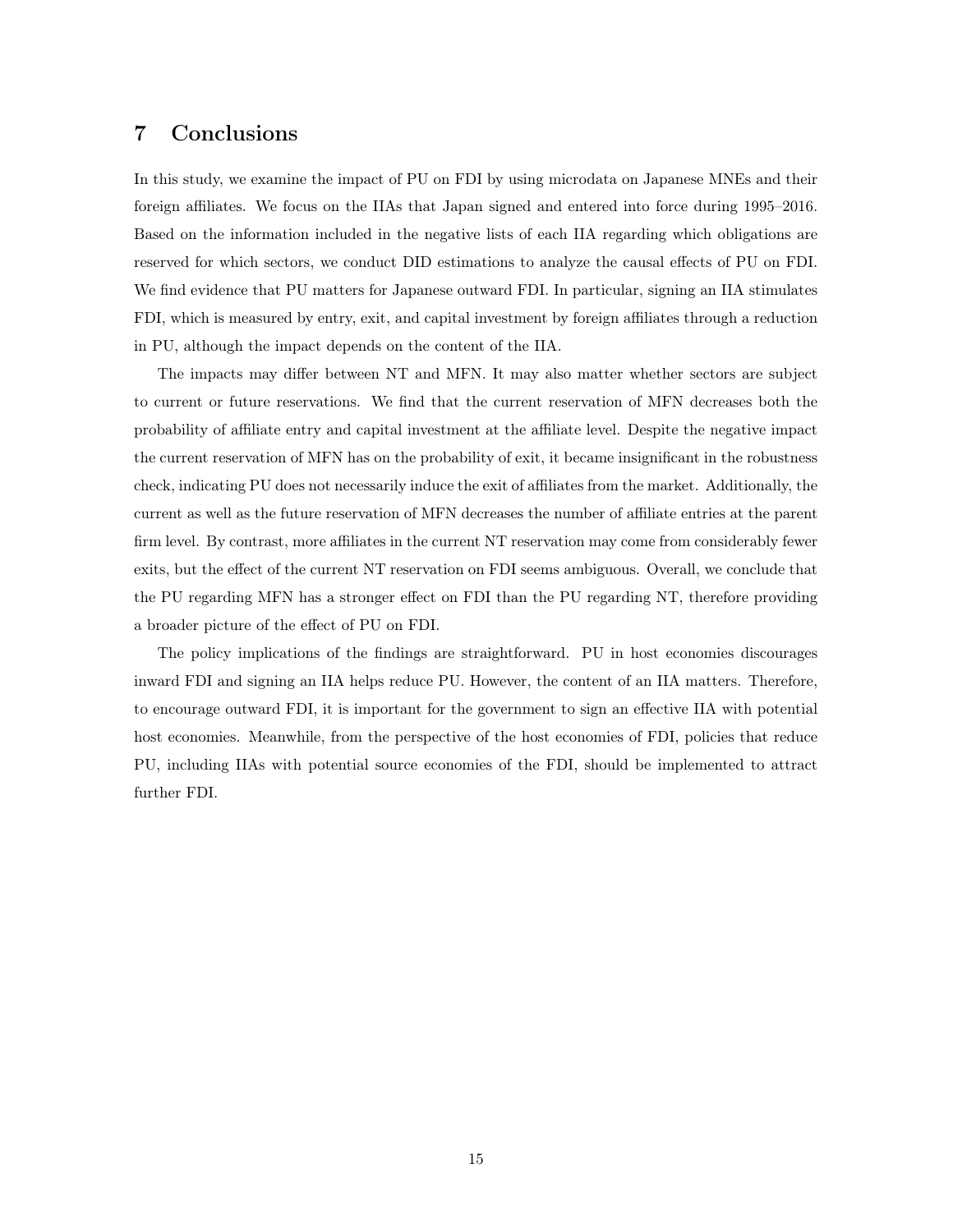## References

- Azzimonti, M. 2018. Partisan conflict and private investment. Journal of Monetary Economics 23: 114–131.
- Azzimonti, M. 2019. Does partisan conflict deter FDI inflows to the US?. Journal of International Economics 120: 162–178.
- Baker, S.R., Bloom, N., and Davis, S.J. 2016. Measuring economic policy uncertainty. Quarterly Journal of Economics 131(4): 1593–1636.
- Baltagi, B.H., Egger, P., and Pfaffermayr, M. 2008. Estimating regional trade agreement effects on FDI in an interdependent world. Journal of Econometrics 145: 194–208.
- Bergstrand, J.H. and Egger, P. 2013. What determines BITs?, Journal of International Economics 90: 107–122.
- Busse, M., Königer, J., and Nunnenkamp, P. 2010. FDI promotion through bilateral investment treaties: more than a bit?. Review of World Economics 146: 147–177.
- Carballo, J., Handley, K., and Limão, N. 2018. Economic and policy uncertainty: export dynamics and the value of agreements. NBER Working Paper No. 24368.
- Davis, S.J. 2016. An index of global economic policy uncertainty. NBER Working Paper No. 22740.
- Egger, P. and Merlo, V. 2007. The impact of bilateral investment treaties on FDI dynamics. World Economy 30(10): 1536–1549.
- Egger, P. and Merlo, V. 2012. BITs bite: an anatomy of the impact of bilateral investment treaties on multinational firms. Scandinavian Journal of Economics 114(4): 1240–1266.
- Egger, P. and Pfaffermayr, M. 2004. The impact of bilateral investment treaties on foreign direct investment. Journal of Comparative Economics 32: 788–804.
- Falvey, R. and Foster-McGregor, N. 2018. North-South foreign direct investment and bilateral investment treaties. The World Economy 41: 2–28.
- Frankel, M. and Walter, B. 2019. Do bilateral investment treaties attract foreign direct investment? The role of international dispute settlement provisions. The World Economy 42: 1316–1342.
- Handley, K. 2014. Exporting under trade policy uncertainty: theory and evidence. Journal of International Economics 94(1): 50–66.
- Handley, K. and Limão, N. 2015. Trade and investment under policy uncertainty: theory and firm evidence. American Economic Journal: Economic Policy 7(4): 189–222.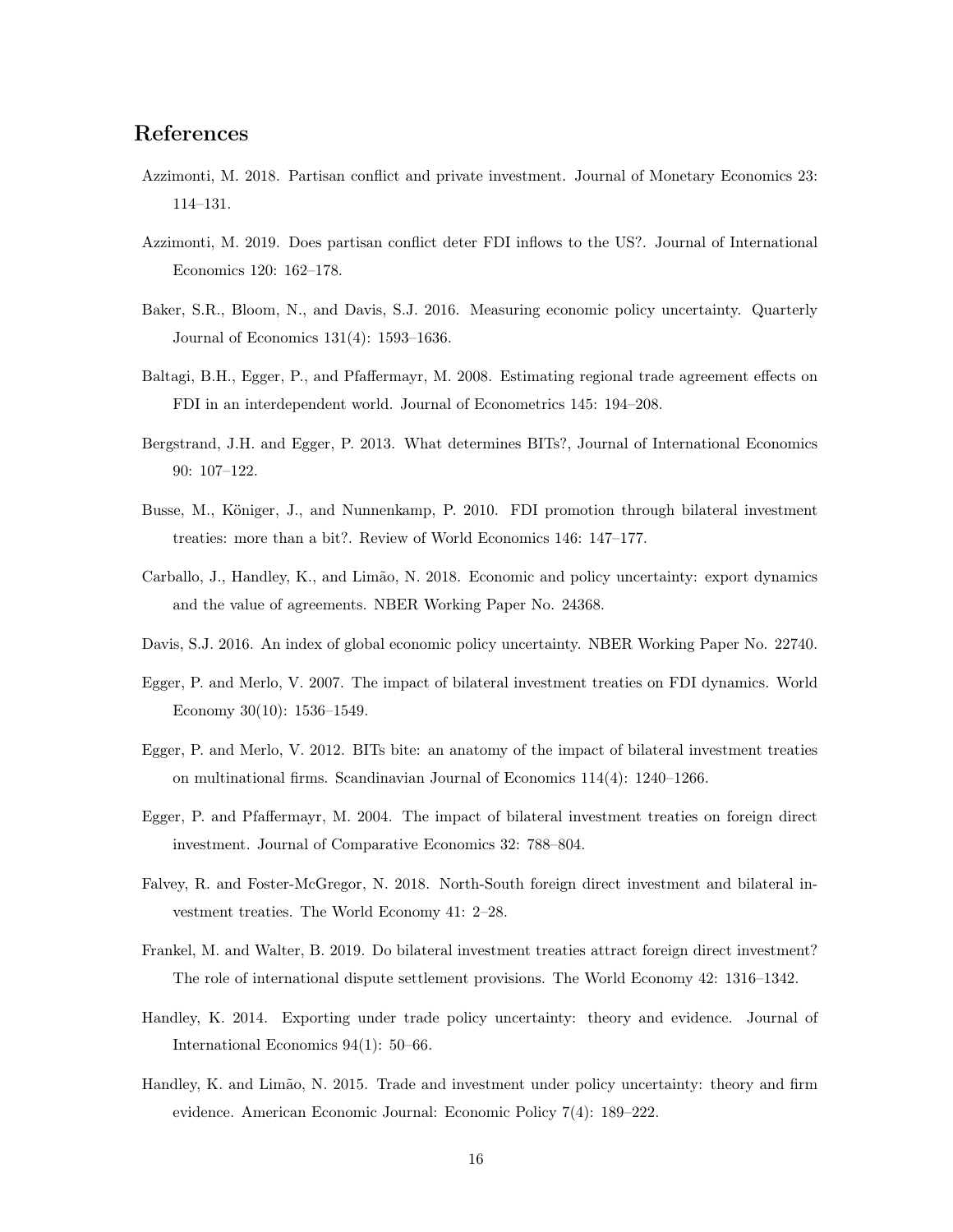- Handley, K. and Limão, N. 2017. Policy uncertainty, trade, and welfare: theory and evidence for China and the United States. American Economic Review 107(9): 2731–2783.
- International Labour Organization (ILO). (2015) World Employment Social Outlook Trends 2015. ILO, Geneva.
- Julio, B. and Yook, Y. 2016. Policy uncertainty, irreversibility, and cross-border flows of capital. Journal of International Economics 103: 13–26.
- Limão, N. and Maggi, G. 2015. Uncertainty and trade agreements. American Economic Journal: Microeconomics 7(4): 1–42.
- Ministry of Economy, Trade and Industry (METI). 2019a. The 2018 Report on Compliance by Major Trading Partners with Trade Agreements—WTO, EPA/FTA and IIA. METI, Government of Japan. Available at https://www.meti.go.jp/english/report/data/2018WTO/gct18\_1coe. html
- Ministry of Economy, Trade and Industry (METI). 2019b. White Paper on International Economy and Trade 2018. Available at https://www.meti.go.jp/english/report/data/wp2018/ wp2018.html
- Morikawa, M. 2016. What types of policy uncertainties matter for business?. Pacific Economic Review 21(5): 527–540.
- Morikawa, M. 2019. Uncertainty over production forecasts: an empirical analysis using monthly quantitative survey data. Journal of Macroeconomics 60: 163–179.
- Neumayer, E. and Spess, L. 2005. Do bilateral investment treaties increase foreign direct investment to developing countries?. World Development 33: 1567–1585.
- United Nations Conference on Trade and Development (UNCTAD). 2006. Preserving Flexibility in IIAs: The Use of Reservations. UNCTAD, New York.
- United Nations Conference on Trade and Development (UNCTAD). 2007. Bilateral Investment Treaties: 1995–2006. UNCTAD, New York.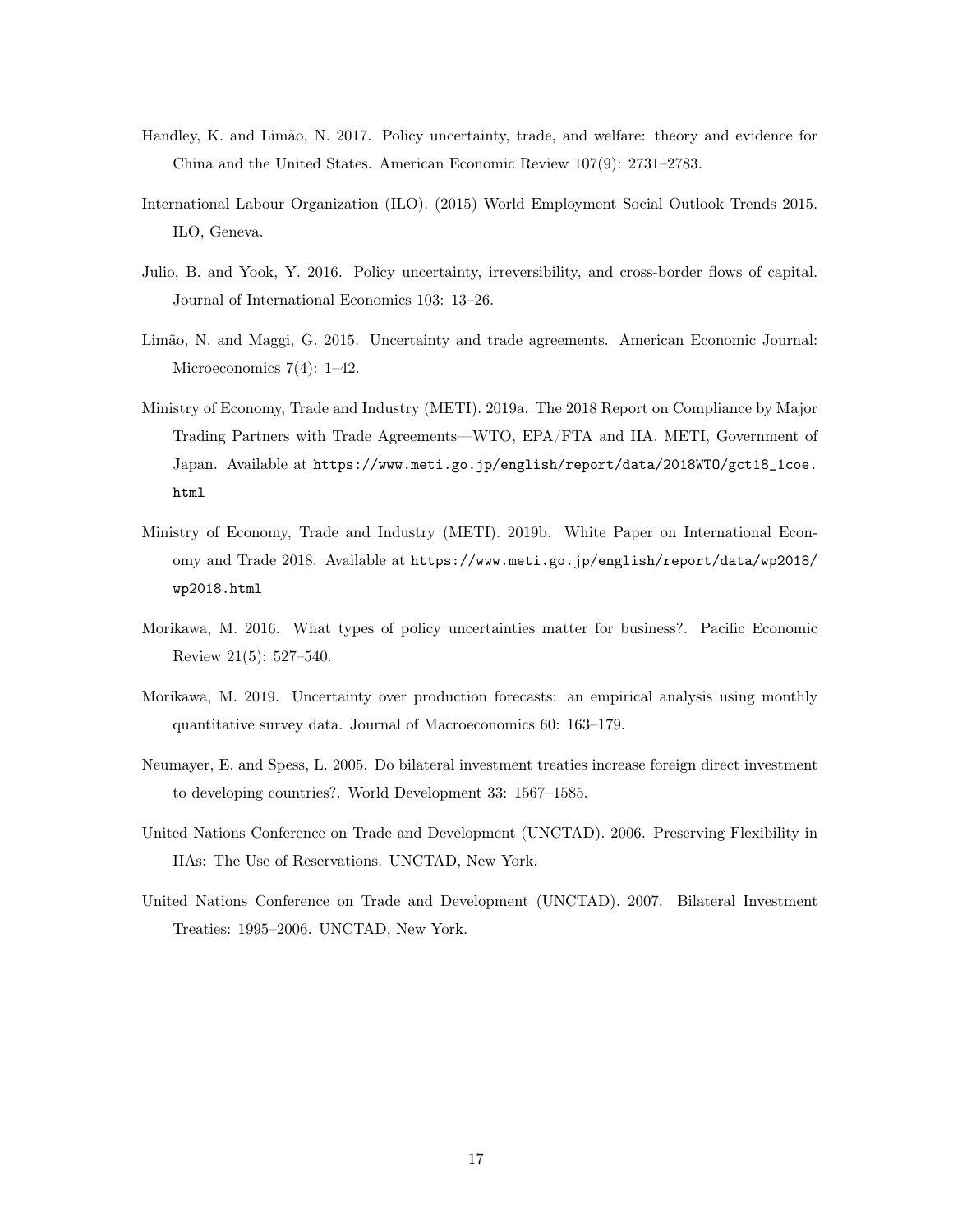## Data Appendix

A. Gross Domestic Product (GDP)

The following sources have been used to obtain the sector-level GDP:

Chile: DataChile (https://es.datachile.io/geo/chile).

Colombia: The National Administrative Department of Statistics (https://www.dane.gov.co/ index.php/en/).

Mexico: National Institute of Statistics and Geography (https://www.inegi.org.mx/).

Mozambique: Mozambique National Institute of Statistics (http://www.ine.gov.mz/estatisticas/ estatisticas-economicas/contas-nacionais/anuais-1).

Peru: Peru National Institute of Statistics and Informatics (http://webapp.inei.gob.pe:8080/ sirtod-series/).

Switzerland: Federal Statistical Office (https://www.bfs.admin.ch/bfs/en/home.html).

Uzbekistan: State Committee of the Republic of Uzbekistan on statistics (https://stat.uz/).

Other countries: APO productivity database (https://www.apo-tokyo.org/).

B. Number of workers

The number of workers at the sector level are obtained from International Labour Organization Data Explorer (https://www.ilo.org/shinyapps/bulkexplorer26/?lang=en&segment=ref\_area& id=TWN\_A).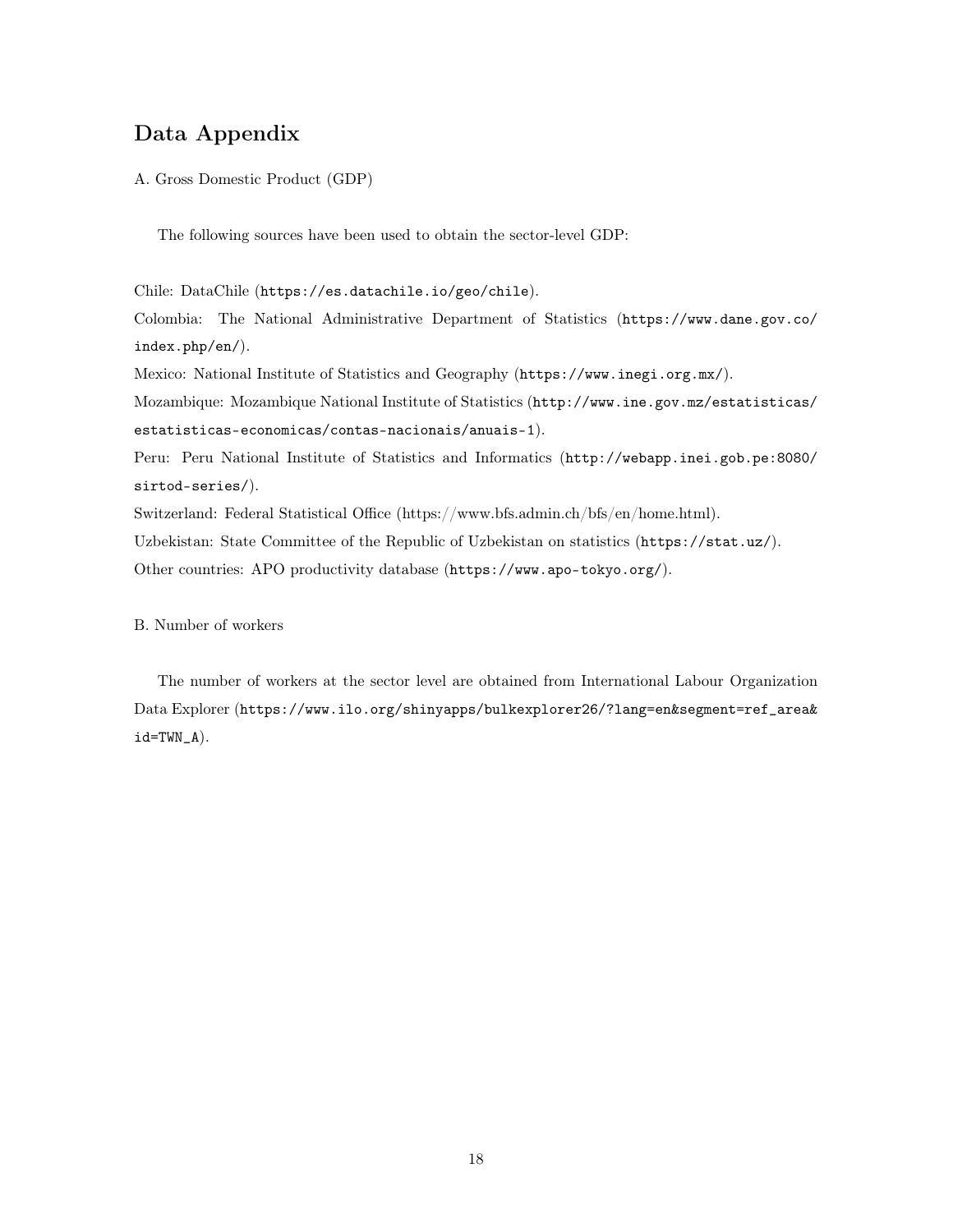

Figure 1: The number of IIAs worldwide, 1958–2019

Source: Authors' calculation based on data from the UNCTAD database.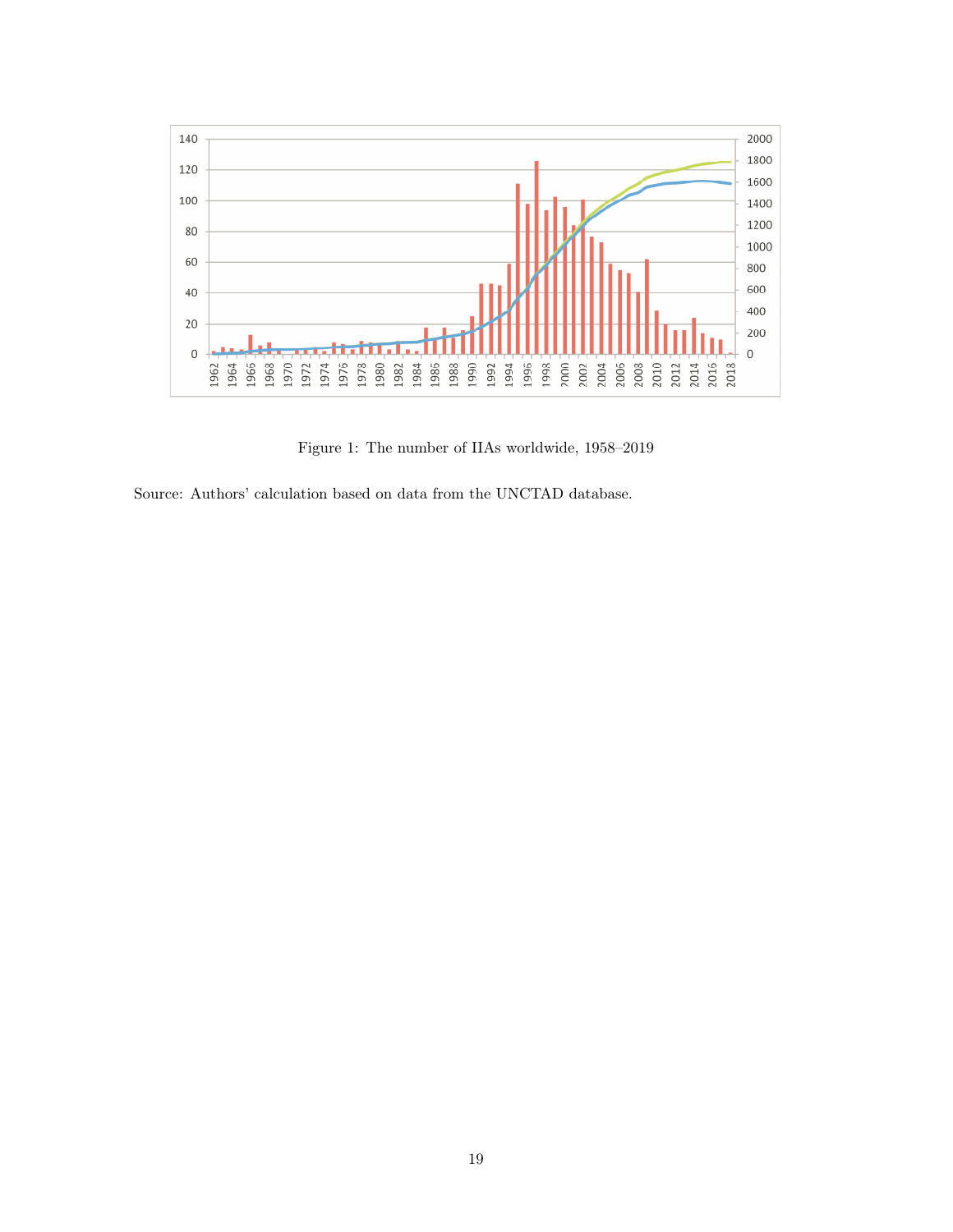

Figure 2: Conceptual framework of the change in PU due to current and future reservation

Note: A solid arrow denotes the deterministic change of PU and a dashed one denotes stochastic change. An open circle does not include zero, but a closed circle does.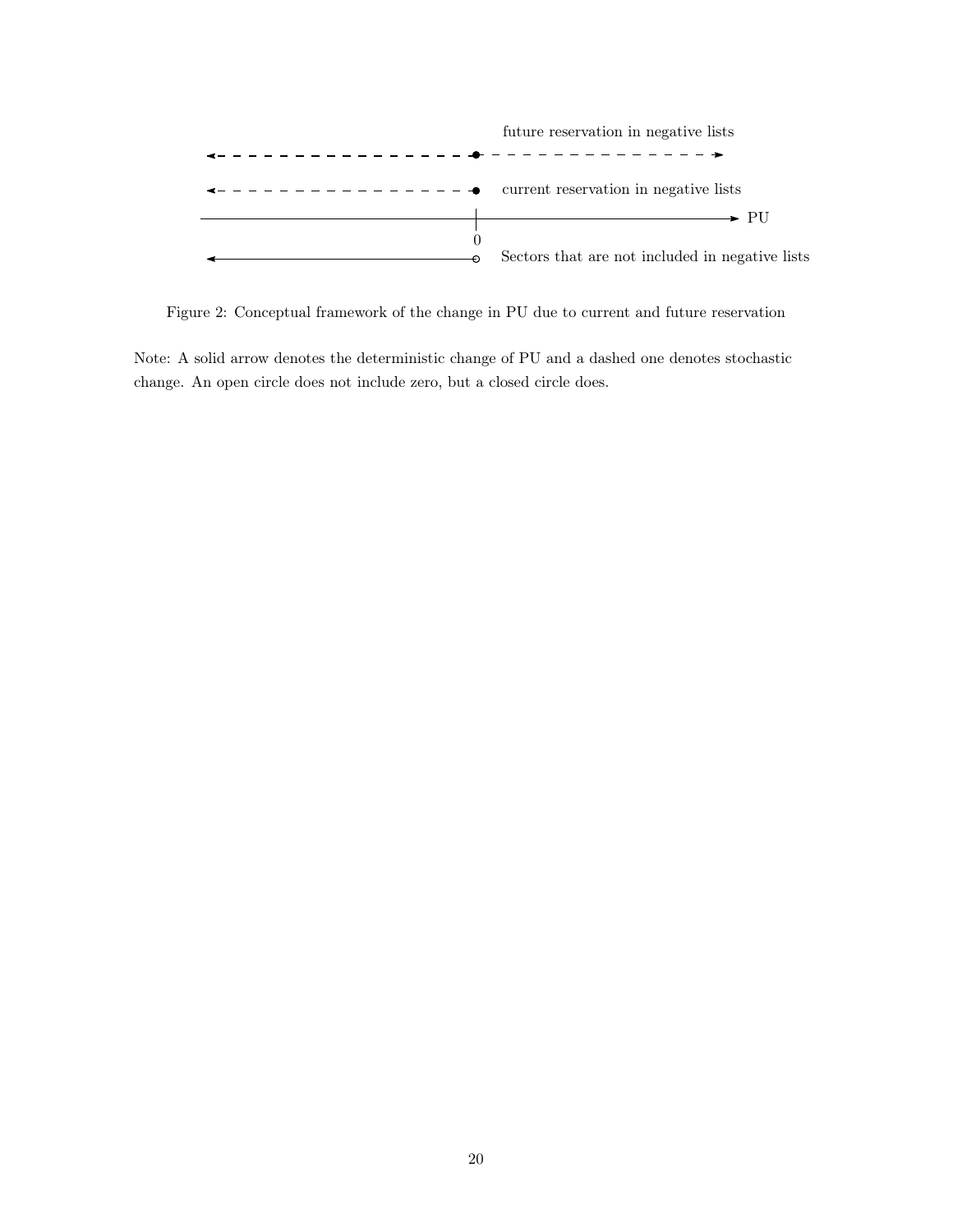

Figure 3: Estimated coefficients on the interactions between affected sectors and year dummies

Note: The solid line is the trends of affiliate entry (left panel) and capital investment (right panel) difference between affected (treatment group) and unaffected sectors (control group) for specification (5). The dashed lines represent the 95% confidence interval of the estimated effect.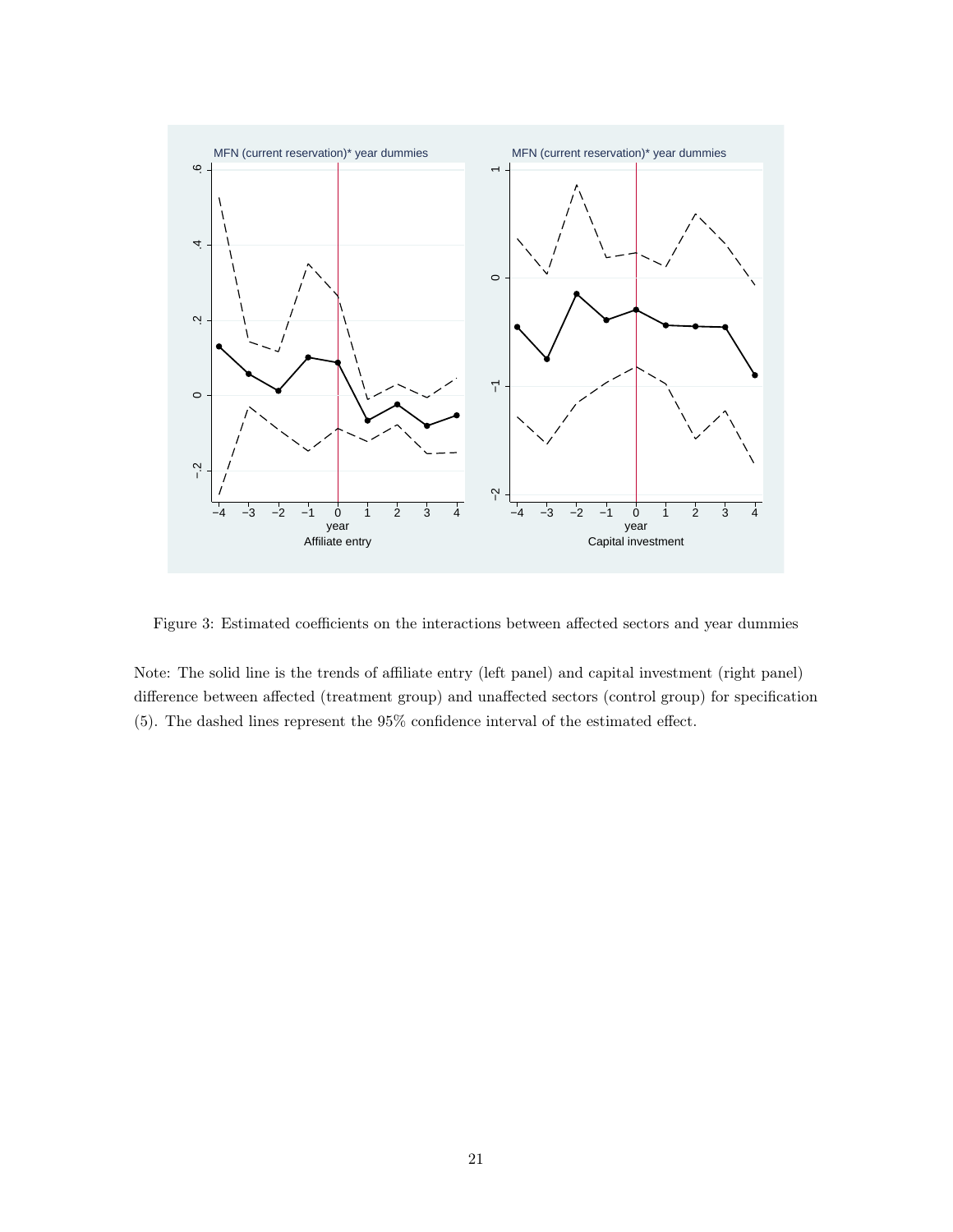| Partner       | BIT/EPA    | Date signed      | Date of entry    |
|---------------|------------|------------------|------------------|
|               |            |                  | into force       |
| Singapore     | <b>EPA</b> | January 2002     | November 2002    |
| <b>Korea</b>  | <b>BIT</b> | March 2002       | January 2003     |
| Vietnam       | <b>BIT</b> | November 2003    | December 2004    |
| Mexico        | <b>EPA</b> | September 2004   | April 2005       |
| Malaysia      | <b>EPA</b> | December 2005    | <b>July 2006</b> |
| Philippines   | <b>EPA</b> | September 2006   | December 2008    |
| Chile         | <b>EPA</b> | March 2007       | September 2007   |
| Cambodia      | <b>BIT</b> | June 2007        | <b>June 2008</b> |
| <b>Brunei</b> | <b>EPA</b> | June 2007        | <b>June 2008</b> |
| Indonesia     | <b>EPA</b> | August 2007      | <b>July 2008</b> |
| Laos          | <b>BIT</b> | January 2008     | August 2008      |
| Uzbekistan    | <b>BIT</b> | August 2008      | September 2009   |
| Peru          | <b>BIT</b> | November 2008    | December 2009    |
| Switzerland   | <b>EPA</b> | February 2009    | September 2009   |
| India         | <b>EPA</b> | February 2011    | August 2011      |
| Colombia      | <b>BIT</b> | September 2011   | September 2015   |
| Taiwan        | <b>BIT</b> | September 2011   | January 2012     |
| Kuwait        | <b>BIT</b> | March 2012       | September 2015   |
| Mozambique    | BIT        | <b>June 2013</b> | August 2014      |
| Myanmar       | <b>BIT</b> | December 2013    | August 2014      |
| Australia     | <b>EPA</b> | <b>July 2014</b> | January 2015     |
| Mongolia      | EPA        | February 2015    | June 2016        |

Table 1: BITs and EPAs with an investment chapter (and negative lists) signed by Japan that entered into force by the end of 2016

*Note*: BITs and EPAs with an investment chapter signed by Japan and partner economies that include negative lists and entered into force by the end of 2016 are listed.

*Source*: Extracted from METI (2019b, pp. 559–560).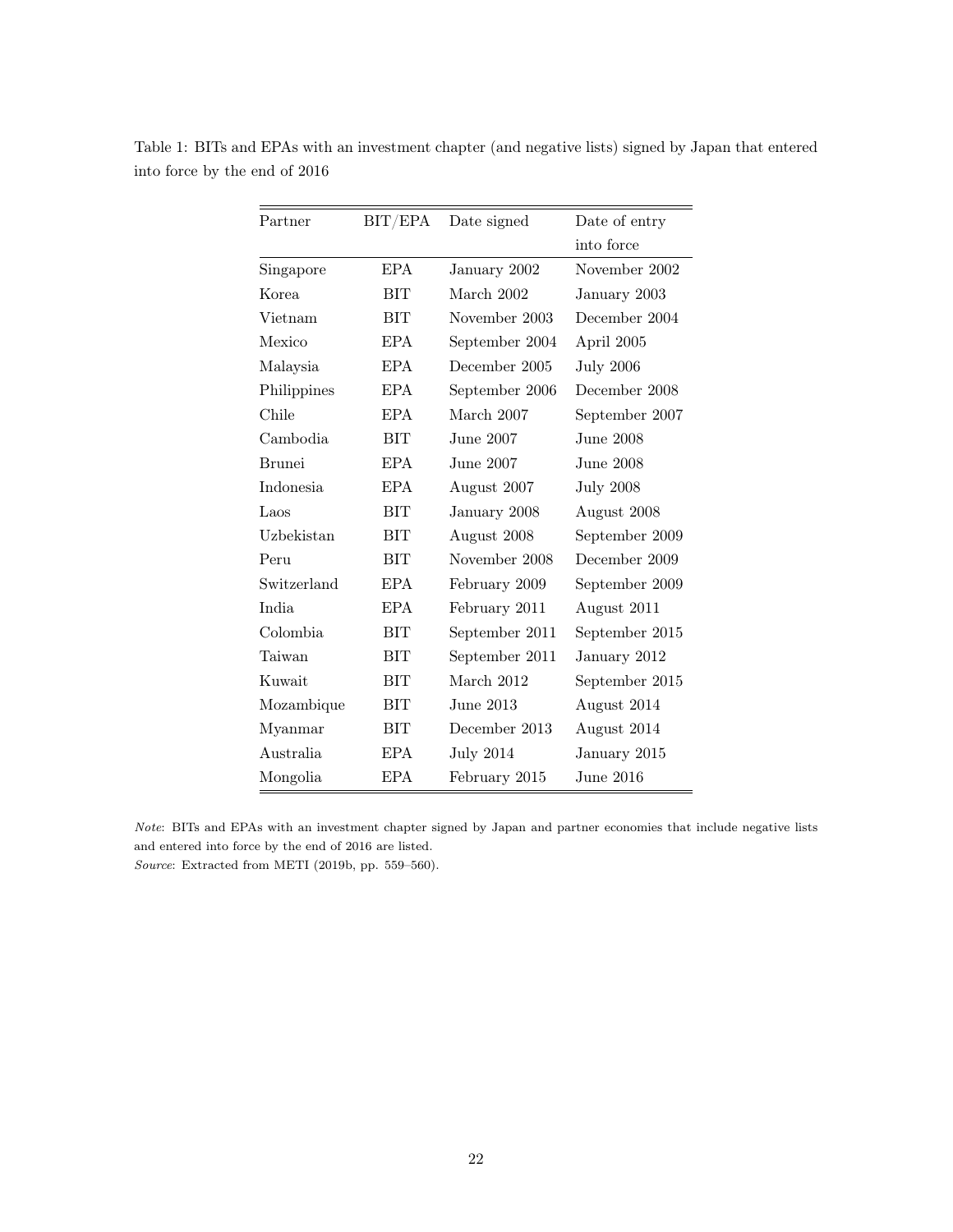|                                         | Current reservation | Future reservation | Total |
|-----------------------------------------|---------------------|--------------------|-------|
| 1. Agriculture                          | 34                  | 26                 | 60    |
| 2. Mining                               | 39                  | 15                 | 54    |
| 3. Textile                              | 4                   | 3                  | 7     |
| 4. Lumber and wood products             | 4                   | 3                  | 7     |
| 5. Printing                             | 3                   | $\Omega$           | 3     |
| 6. Chemical and allied products         | 9                   | 24                 | 33    |
| 7. Petroleum and coal products          | 5                   | $\overline{2}$     | 7     |
| 8. Rubber products                      | 1                   | $\theta$           | 1     |
| 9. Leather tanning and leather products | 0                   | 1                  | 1     |
| 10. Ceramic, stone, and clay products   | $\overline{2}$      | 6                  | 8     |
| 11. Iron and steel                      | 7                   | $\theta$           | 7     |
| 12. Non-ferrous metals and products     | 3                   | $\theta$           | 3     |
| 13. Fabricated metal products           | $\overline{2}$      | 3                  | 5     |
| 14. General machinery                   | $\overline{2}$      | 1                  | 3     |
| 15. Electrical machinery                | 3                   | 1                  | 4     |
| 16. Transportation equipment            | 13                  | 5                  | 18    |
| 17. Precision instruments and machinery | $\overline{2}$      | 3                  | 5     |
| 18. Miscellaneous manufacturing         | $\overline{2}$      | 7                  | 9     |
| 19. Food, beverages, and tobacco        | 17                  | 7                  | 24    |
| 20. Construction                        | 6                   | 3                  | 9     |
| 21. Wholesale and retail                | 9                   | 6                  | 15    |
| 22. Finance and insurance               | 10                  | 5                  | 15    |
| 23. Real estate                         | 5                   | $\overline{2}$     | 7     |
| 24. Transport and energy supply         | 78                  | 40                 | 118   |
| 25. Other services                      | 64                  | 49                 | 113   |
| Total                                   | 324                 | 212                | 536   |

Table 2: Number of sectors listed in current and future reservation of IIAs

*Note*: Sectors are classified by two-digit SOBA sector codes.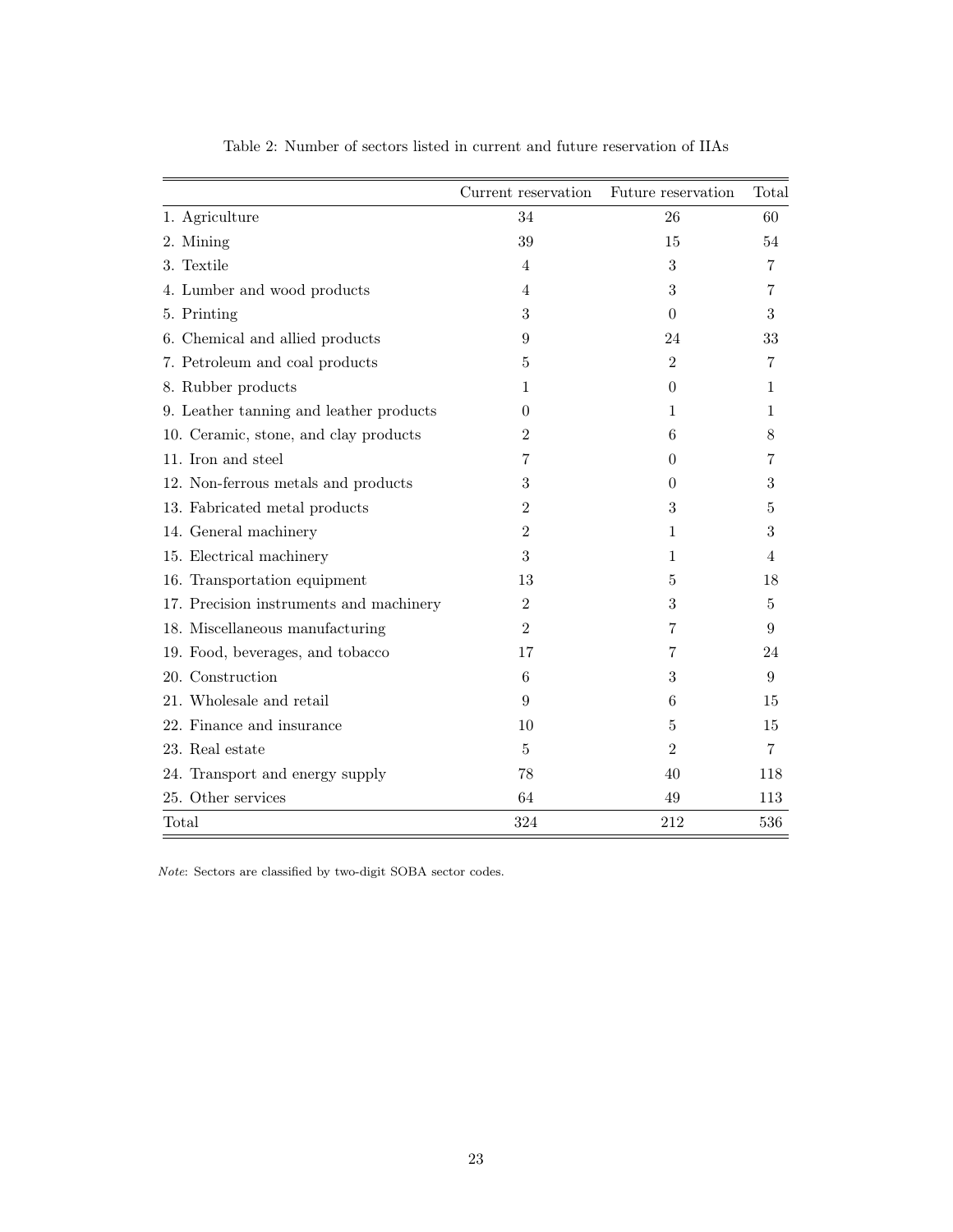|                                         |                | Current reservation |                    |                | Future reservation |                    |
|-----------------------------------------|----------------|---------------------|--------------------|----------------|--------------------|--------------------|
|                                         | NT             | <b>MFN</b>          | NT &<br><b>MFN</b> | NT             | <b>MFN</b>         | NT &<br><b>MFN</b> |
| 1. Agriculture                          | 34             | 9                   | 9                  | 24             | 6                  | 6                  |
| 2. Mining                               | 39             | 5                   | $\overline{5}$     | 10             | $\theta$           | $\overline{0}$     |
| 3. Textile                              | 4              | $\theta$            | $\Omega$           | $\overline{2}$ | $\Omega$           | 0                  |
| 4. Lumber and wood products             | 4              | $\theta$            | $\overline{0}$     | 1              | $\theta$           | 0                  |
| 5. Printing                             | 3              | 1                   | 1                  | $\Omega$       | 0                  | 0                  |
| 6. Chemical and allied products         | 8              | $\Omega$            | $\Omega$           | 24             | 3                  | 3                  |
| 7. Petroleum and coal products          | 4              | $\theta$            | $\Omega$           | $\overline{2}$ | $\Omega$           | 0                  |
| 8. Rubber products                      | 1              | $\theta$            | $\Omega$           | $\Omega$       | 0                  | 0                  |
| 9. Leather tanning and leather products | 0              | 0                   | $\Omega$           | 0              | 0                  | 0                  |
| 10. Ceramic, stone, and clay products   | $\overline{2}$ | $\theta$            | $\Omega$           | 4              | $\Omega$           | 0                  |
| 11. Iron and steel                      | 7              | $\overline{0}$      | $\theta$           | $\overline{0}$ | $\theta$           | 0                  |
| 12. Non-ferrous metals and products     | 3              | 1                   | 1                  | 0              | 0                  | 0                  |
| 13. Fabricated metal products           | $\overline{2}$ | $\Omega$            | $\overline{0}$     | $\theta$       | $\Omega$           | 0                  |
| 14. General machinery                   | $\overline{2}$ | $\theta$            | $\Omega$           | 0              | 0                  | $\theta$           |
| 15. Electrical machinery                | 3              | 1                   | $\mathbf{1}$       | $\Omega$       | $\Omega$           | 0                  |
| 16. Transportation equipment            | 13             | $\theta$            | $\Omega$           | 0              | 0                  | 0                  |
| 17. Precision instruments and machinery | $\overline{2}$ | $\theta$            | $\Omega$           | 3              | 1                  | 1                  |
| 18. Miscellaneous manufacturing         | $\overline{2}$ | 0                   | $\Omega$           | 5              | 1                  | 1                  |
| 19. Food, beverages, and tobacco        | 17             | 1                   | 1                  | 3              | 1                  | 1                  |
| 20. Construction                        | 6              | $\overline{0}$      | $\overline{0}$     | 3              | 1                  | 1                  |
| 21. Wholesale and retail                | 9              | $\theta$            | $\Omega$           | 6              | 0                  | 0                  |
| 22. Finance and insurance               | 10             | $\overline{2}$      | $\overline{2}$     | 4              | $\overline{2}$     | 1                  |
| 23. Real estate                         | 5              | 1                   | 1                  | $\overline{2}$ | $\Omega$           | 0                  |
| 24. Transport and energy supply         | 73             | 11                  | 11                 | 38             | 9                  | 9                  |
| 25. Other services                      | 61             | 8                   | 8                  | 43             | 17                 | 14                 |
| Total                                   | 314            | 40                  | 40                 | 174            | 41                 | 37                 |

Table 3: Number of sectors exempted from NT or MFN in the negative IIA lists

*Note*: Sectors are classified by two-digit SOBA sector codes.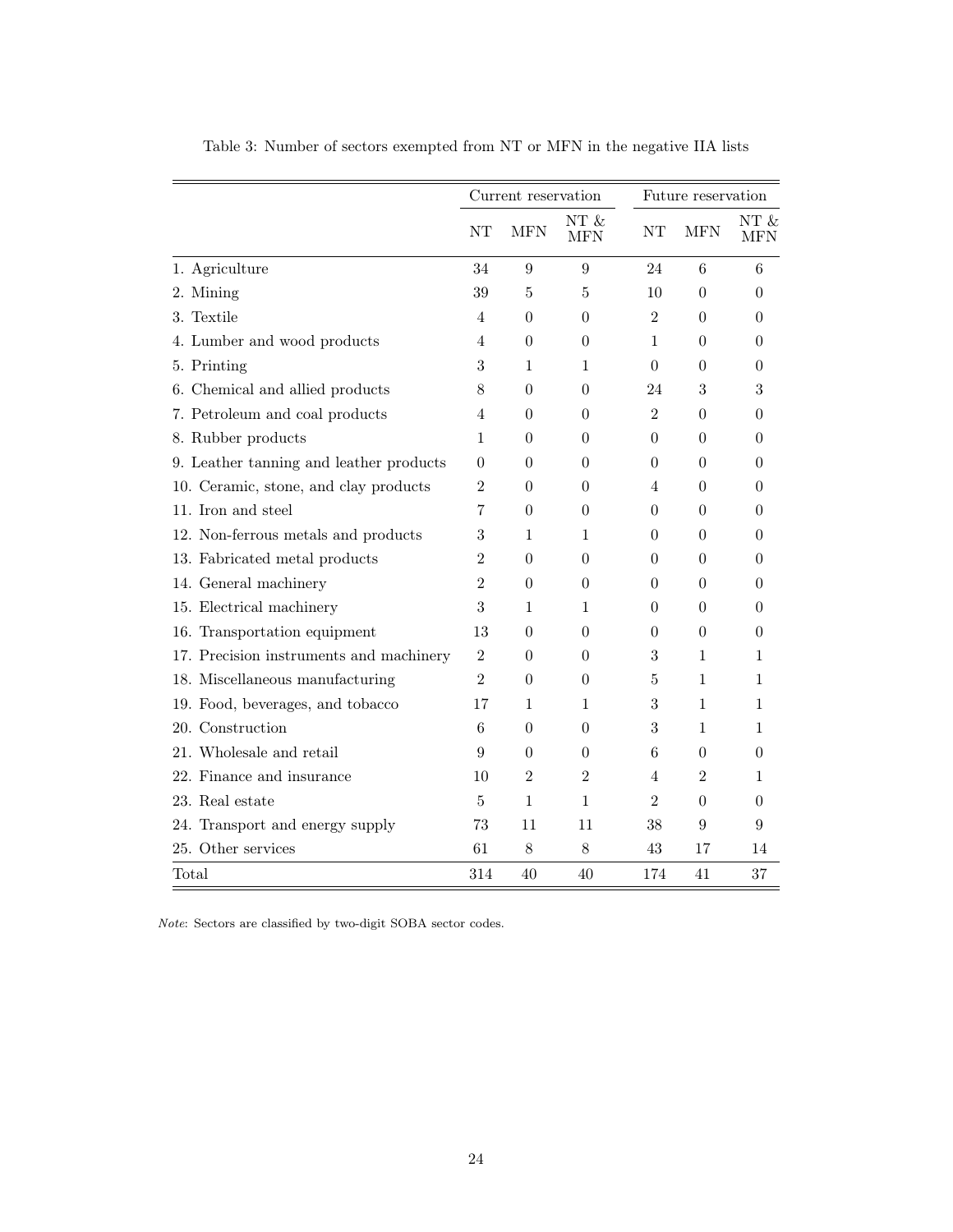## Table 4: Summary statistics

Panel A. Affiliate level variables

| Variables              | No. of obs.  | Mean Std. dev. | Min.     | Max.   |
|------------------------|--------------|----------------|----------|--------|
| $\mathbb{1}_{entry>0}$ | 42.542 0.024 | 0.156          |          |        |
| $\mathbb{1}_{exit>0}$  | 42.542 0.001 | 0.041          |          |        |
| Log(invest)            | 42.542 2.578 | 2.429          | $\theta$ | 11.548 |

| Panel B. Parent firm level variables |                            |       |       |       |
|--------------------------------------|----------------------------|-------|-------|-------|
| Variables                            | No. of obs. Mean Std. dev. |       | Min.  | Max.  |
| Log(Number of affiliates)            | 31.397 0.791               | 0.238 | 0.693 | 2.833 |
| Log(Number of affiliated entry)      | 31.397 0.013               | 0.097 |       | 1.609 |
| Log(Number of affiliated exist)      | 31.397 0.012               | 0.094 |       | 1.609 |

*Notes*: The observation period covers 1995–2016. This table reports the number of observations, means, and standard

deviations for the following variables: affiliate entry dummy, affiliate exit dummy, log of capital investment, log of (one plus) the number of affiliates, log of (one plus) the number of affiliate entry, and log of (one plus) the number of affiliate exit.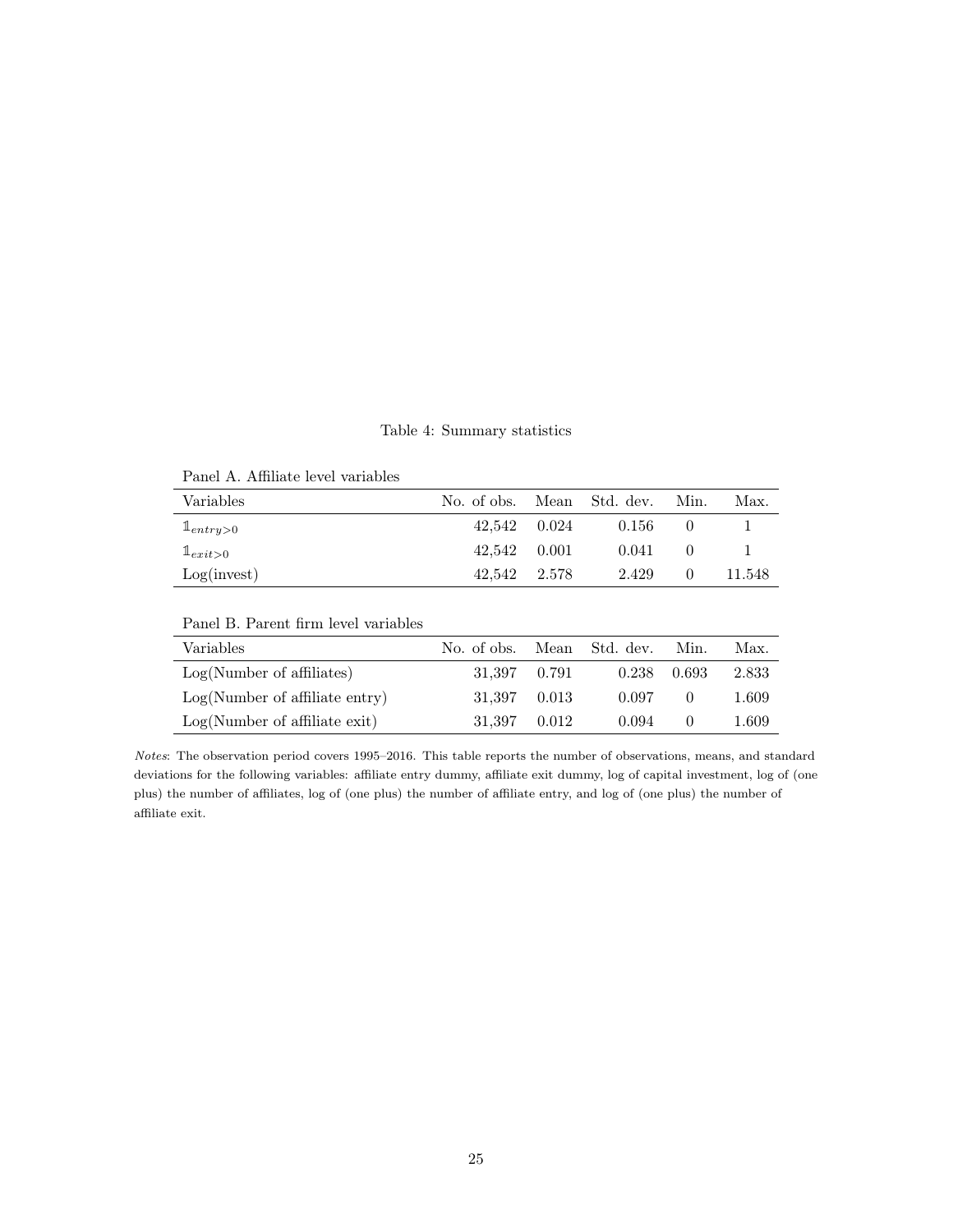|      | Affiliates | Parents |
|------|------------|---------|
| 1995 | 950        | 389     |
| 1996 | 1,147      | 455     |
| 1997 | 1,259      | 465     |
| 1998 | 1,063      | 367     |
| 1999 | 1,328      | 471     |
| 2000 | 1,424      | 454     |
| 2001 | 1,329      | 432     |
| 2002 | 1,848      | 639     |
| 2003 | 1,811      | 705     |
| 2004 | 2,007      | 791     |
| 2005 | 2,158      | 856     |
| 2006 | 2,499      | 1,027   |
| 2007 | 2,823      | 1,168   |
| 2008 | 2,961      | 1,273   |
| 2009 | 2,985      | 1,255   |
| 2010 | 2,091      | 841     |
| 2011 | 1,968      | 804     |
| 2012 | 2,135      | 939     |
| 2013 | 2,150      | 979     |
| 2014 | 2,191      | 984     |
| 2015 | 2,227      | 950     |
| 2016 | 2,188      | 963     |

 $=$ 

Table 5: Number of foreign affiliates and Japanese parent firms in the sample in each year over the observation period (1995–2016)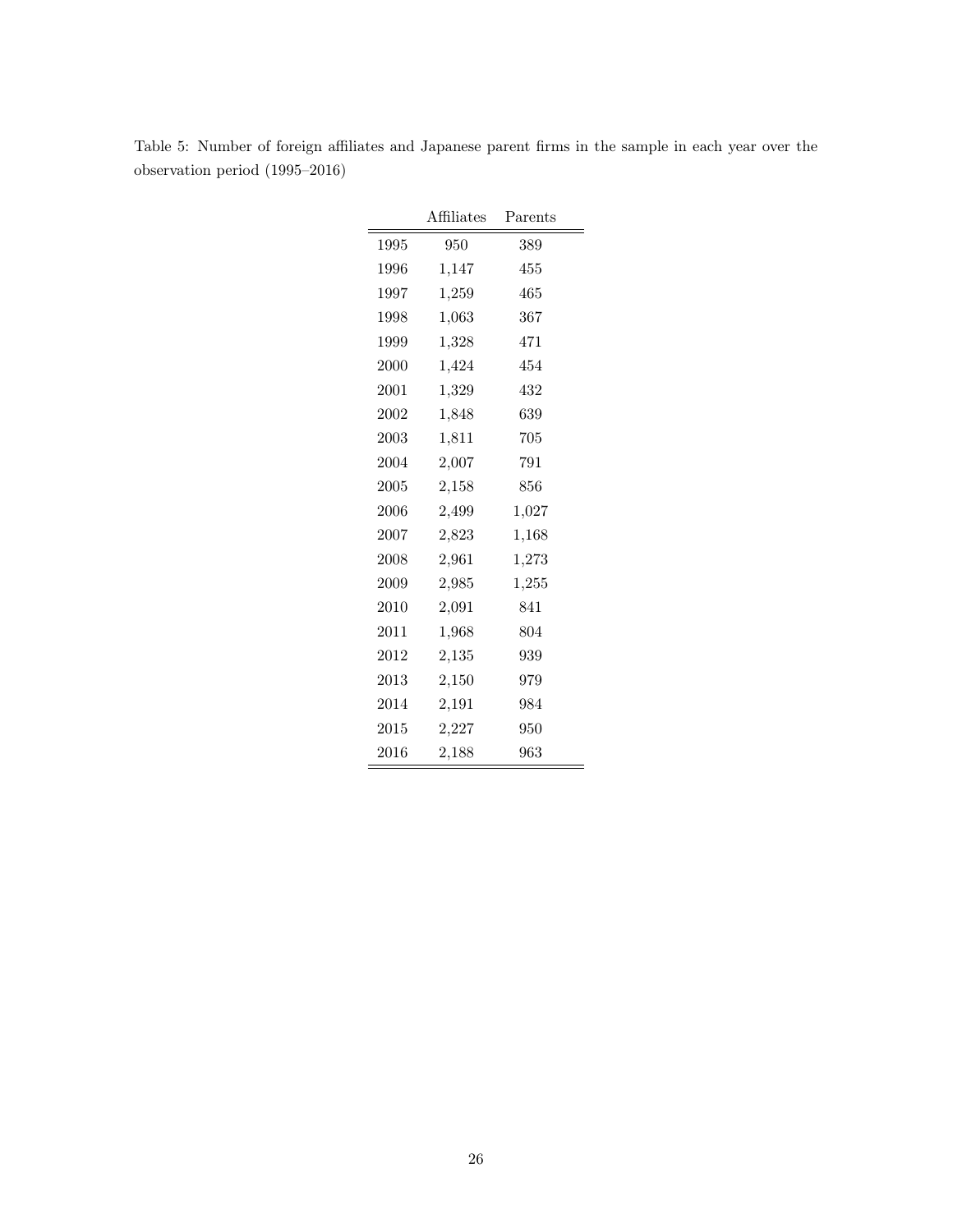|       |                                      | Affiliate level | Parent firm level |
|-------|--------------------------------------|-----------------|-------------------|
| 1.    | Agriculture                          | 275             | 182               |
| 2.    | Mining                               | 107             | 68                |
| 3.    | Textile                              | 757             | 559               |
| 4.    | Lumber and wood products             | 481             | 335               |
| 5.    | Printing                             | 174             | 122               |
| 6.    | Chemical and allied products         | 3,878           | 3,033             |
| 7.    | Petroleum and coal products          | 157             | 128               |
| 8.    | Rubber products                      | 456             | 317               |
| 9.    | Leather tanning and leather products | 21              | 16                |
| 10.   | Ceramic, stone, and clay products    | 912             | 704               |
| 11.   | Iron and steel                       | 732             | 603               |
| 12.   | Non-ferrous metals and products      | 988             | 724               |
| 13.   | Fabricated metal products            | 1,092           | 902               |
| 14.   | General machinery                    | 2,043           | 1,607             |
| 15.   | Electrical machinery                 | 6,153           | 4,822             |
| 16.   | Transportation equipment             | 3,374           | 2,496             |
| 17.   | Precision instruments and machinery  | 627             | 502               |
| 18.   | Miscellaneous manufacturing          | 1,555           | 1,200             |
| 19.   | Food, beverages, and tobacco         | 569             | 476               |
| 20.   | Construction                         | 1,359           | 1.10              |
| 21.   | Wholesale and retail                 | 11,685          | 9,709             |
| 22.   | Finance and insurance                | 282             | 179               |
| 23.   | Real estate                          | 381             | 211               |
| 24.   | Transport and energy supply          | 1,833           | 366               |
| 25.   | Other services                       | 2,651           | 1,771             |
| Total |                                      | 42,542          | 31,397            |

Table 6: Number of observations at the affiliate and the parent firm levels by sectors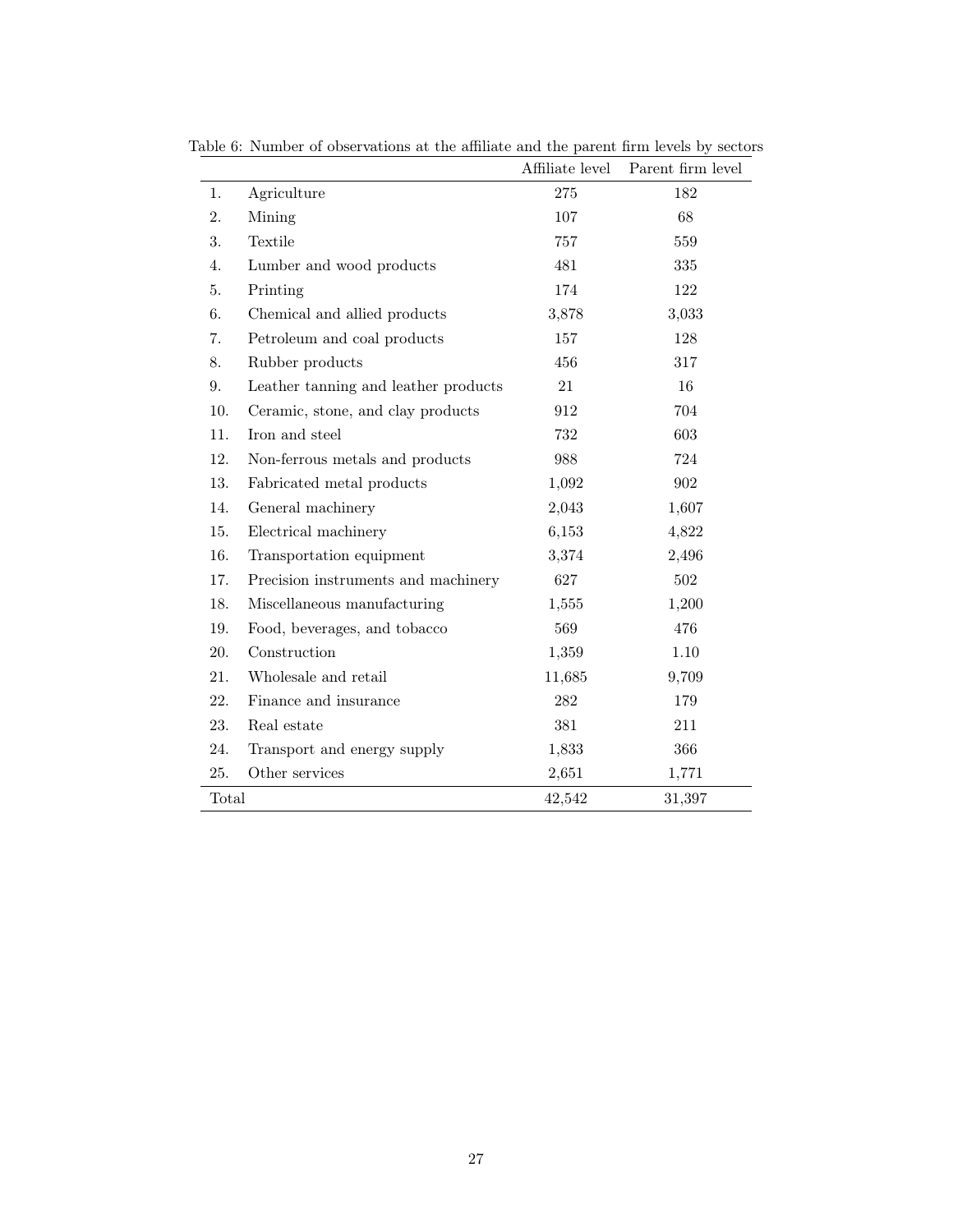|                                    | (1)                    | (2)                   | (3)         |
|------------------------------------|------------------------|-----------------------|-------------|
| Dep. var.                          | $\mathbb{1}_{entry>0}$ | $\mathbb{1}_{exit>0}$ | Log(invest) |
|                                    |                        |                       |             |
| NT current $\times$ Post           | 0.008                  | 0.000                 | $-0.029$    |
|                                    | (0.005)                | (0.001)               | (0.115)     |
| $\text{MFN}$ current $\times$ Post | $-0.037**$             | $-0.004**$            | $-0.409**$  |
|                                    | (0.017)                | (0.002)               | (0.203)     |
| NT future $\times$ Post            | $0.026**$              | 0.001                 | 0.076       |
|                                    | (0.012)                | (0.001)               | (0.196)     |
| MFN future $\times$ Post           | 0.016                  | 0.005                 | $-0.238$    |
|                                    | (0.035)                | (0.003)               | (0.677)     |
| Firm FEs                           | Yes                    | Yes                   | Yes         |
| $Sector \times Year$ FEs           | <b>Yes</b>             | <b>Yes</b>            | Yes         |
| Country $\times$ Year FEs          | Yes                    | Yes                   | Yes         |
| Country $\times$ Sector FEs        | <b>Yes</b>             | Yes                   | Yes         |
| Sector-level controls              | Yes                    | Yes                   | Yes         |
| Time-varying affiliate controls    | Yes                    | Yes                   | Yes         |
|                                    |                        |                       |             |
| $R^2$                              | 0.110                  | 0.012                 | 0.548       |
| No. of obs.                        | 42,542                 | 42,542                | 42,542      |

Table 7: Main results: Affiliate level estimations

*Notes*: \*\*\*, \*\*, and <sup>\*</sup> denote significance at the 1%, 5%, and 10% levels, respectively. Standard errors clustered by sector are in parentheses. Estimations include time-varying controls at the affiliate level, sector-year,

country(economy)-year, and country(economy)-sector fixed effects, as well as the host economy's sector GDP and number of workers.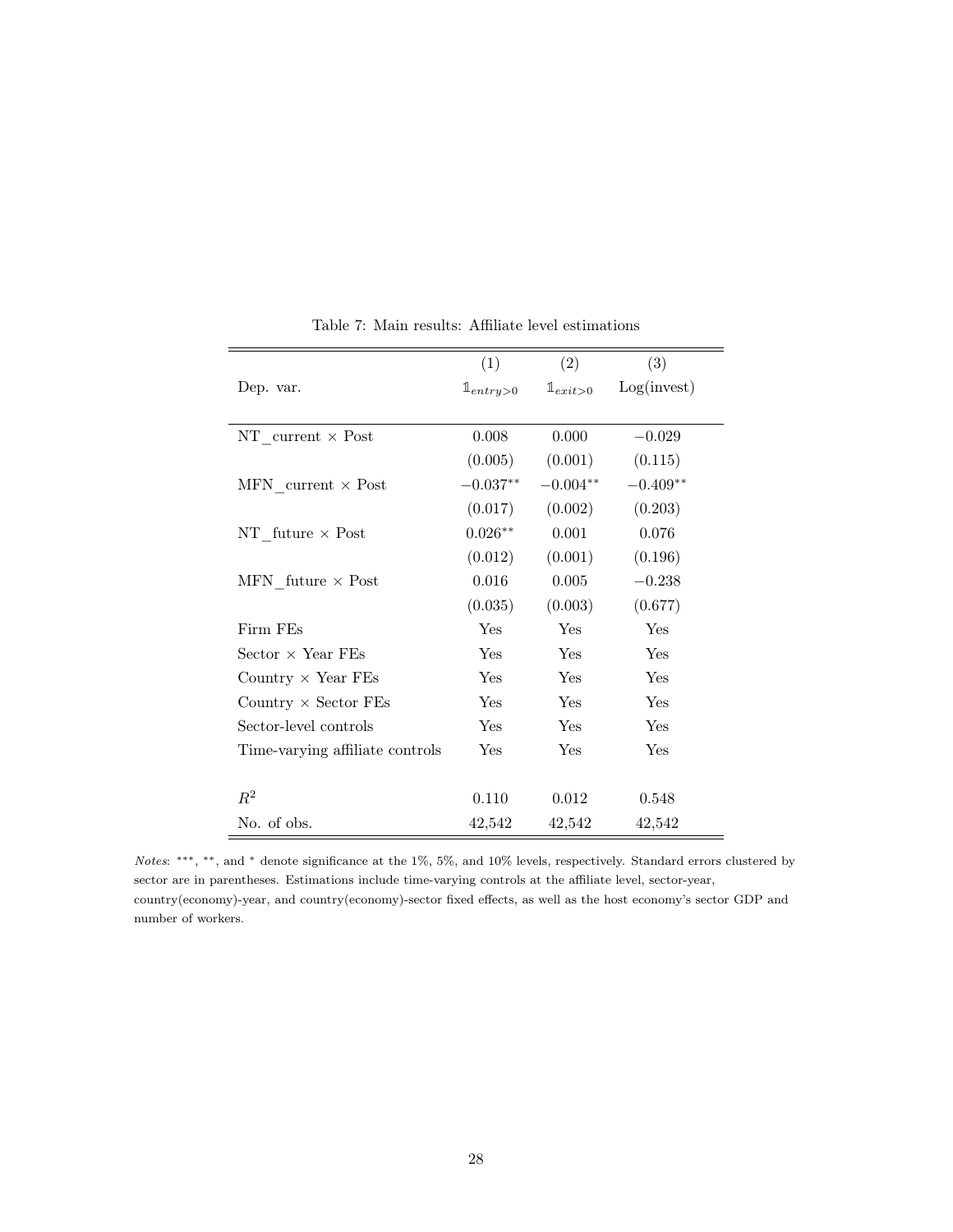|                                    | (1)                 | (2)                 | (3)                 |
|------------------------------------|---------------------|---------------------|---------------------|
| Dep. var.                          | $Log(\text{\# of})$ | $Log(\text{\# of})$ | $Log(\text{\# of})$ |
|                                    | affiliates)         | affiliate entry)    | affiliate exit)     |
| NT current $\times$ Post           | $0.025^{\ast}$      | 0.002               | $-0.006*$           |
|                                    | (0.013)             | (0.004)             | (0.003)             |
| $\text{MFN}$ current $\times$ Post | $-0.059$            | $-0.044*$           | $0.062*$            |
|                                    | (0.074)             | (0.024)             | (0.034)             |
| NT future $\times$ Post            | $-0.040$            | $-0.000$            | 0.009               |
|                                    | (0.037)             | (0.011)             | (0.009)             |
| MFN future $\times$ Post           | $-0.283***$         | $-0.027*$           | $-0.025$            |
|                                    | (0.055)             | (0.015)             | (0.026)             |
| Firm FEs                           | Yes                 | Yes                 | Yes                 |
| $Sector \times Year$ FEs           | Yes                 | Yes                 | Yes                 |
| Country $\times$ Year FEs          | Yes                 | Yes                 | Yes                 |
| Country $\times$ Sector FEs        | Yes                 | Yes                 | Yes                 |
| Sector-level controls              | Yes                 | Yes                 | Yes                 |
| Time-varying parent firm controls  | Yes                 | Yes                 | Yes                 |
|                                    |                     |                     |                     |
| $R^2$                              | 0.335               | 0.093               | 0.112               |
| No. of obs.                        | 31,397              | 31,397              | 31,397              |

Table 8: Parent firm level estimations

*Notes*: \*\*\*, \*\*, and <sup>\*</sup> denote significance at the 1%, 5%, and 10% levels, respectively. Standard errors clustered by sector are in parentheses. Estimations include time-varying controls at the parent firm level, sector-year, country(economy)-year, and country(economy)-sector fixed effects as well as the host economy's sector GDP and number of workers.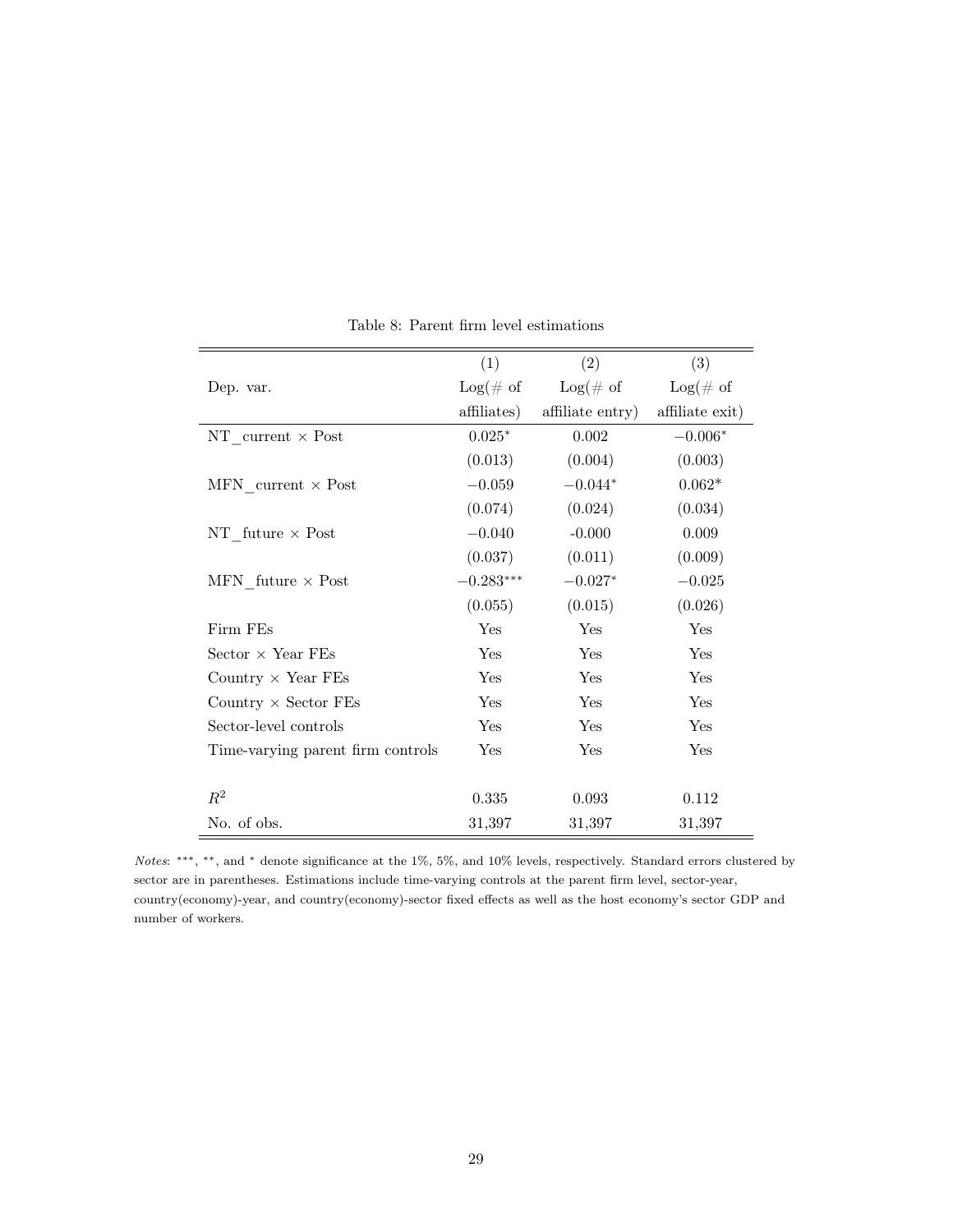|                                 | Selected sample        |                       |             |                        | Treatment by signing  |             |
|---------------------------------|------------------------|-----------------------|-------------|------------------------|-----------------------|-------------|
|                                 | (1)                    | (2)                   | (3)         | (4)                    | (5)                   | (6)         |
| Dep. var.                       | $\mathbb{1}_{entry>0}$ | $\mathbb{1}_{exit>0}$ | Log(invest) | $\mathbb{1}_{entry>0}$ | $\mathbb{1}_{exit>0}$ | Log(invest) |
|                                 |                        |                       |             |                        |                       |             |
| NT current $\times$ Post        | $0.011*$               | $-0.001$              | $-0.023$    | 0.005                  | 0.000                 | $-0.052$    |
|                                 | (0.007)                | (0.001)               | (0.122)     | (0.004)                | (0.001)               | (0.115)     |
| $MFN$ current $\times$ Post     | $-0.038*$              | $-0.003$              | $-0.389*$   | $-0.013$               | $-0.006**$            | $-0.405**$  |
|                                 | (0.017)                | (0.002)               | (0.221)     | (0.027)                | (0.003)               | (0.173)     |
| NT future $\times$ Post         | $0.024*$               | 0.000                 | 0.016       | $0.025***$             | 0.001                 | 0.077       |
|                                 | (0.012)                | (0.001)               | (0.186)     | (0.009)                | (0.001)               | (0.196)     |
| MFN future $\times$ Post        | $\,0.013\,$            | 0.004                 | $-0.476$    | $0.016\,$              | $\,0.005\,$           | $-0.240$    |
|                                 | (0.038)                | (0.003)               | (0.641)     | (0.035)                | (0.003)               | (0.677)     |
| Firm FEs                        | Yes                    | Yes                   | Yes         | Yes                    | Yes                   | Yes         |
| Sector $\times$ Year FEs        | Yes                    | Yes                   | Yes         | Yes                    | Yes                   | Yes         |
| Country $\times$ Year FEs       | Yes                    | Yes                   | Yes         | Yes                    | Yes                   | Yes         |
| Country $\times$ Sector FEs     | Yes                    | Yes                   | Yes         | Yes                    | Yes                   | Yes         |
| Sector-level controls           | Yes                    | Yes                   | Yes         | Yes                    | Yes                   | Yes         |
| Time-varying affiliate controls | Yes                    | Yes                   | Yes         | Yes                    | Yes                   | Yes         |
|                                 |                        |                       |             |                        |                       |             |
| $R^2$                           | 0.118                  | 0.008                 | 0.556       | 0.110                  | 0.012                 | 0.548       |
| No. of obs.                     | 37,464                 | 37,464                | 37,464      | 42,542                 | 42,542                | 42,542      |

Table 9: Robustness checks (affiliate level): Selected sample and treatment by signing

*Notes*: *∗∗∗*, *∗∗*, and *∗* denote significance at the 1%, 5%, and 10% levels, respectively. Standard errors clustered by sector are in parentheses. Estimations include time-varying controls at the affiliate level, sector-year, country(economy)-year, and country(economy)-sector fixed effects as well as the host economy's sector GDP and number of workers.